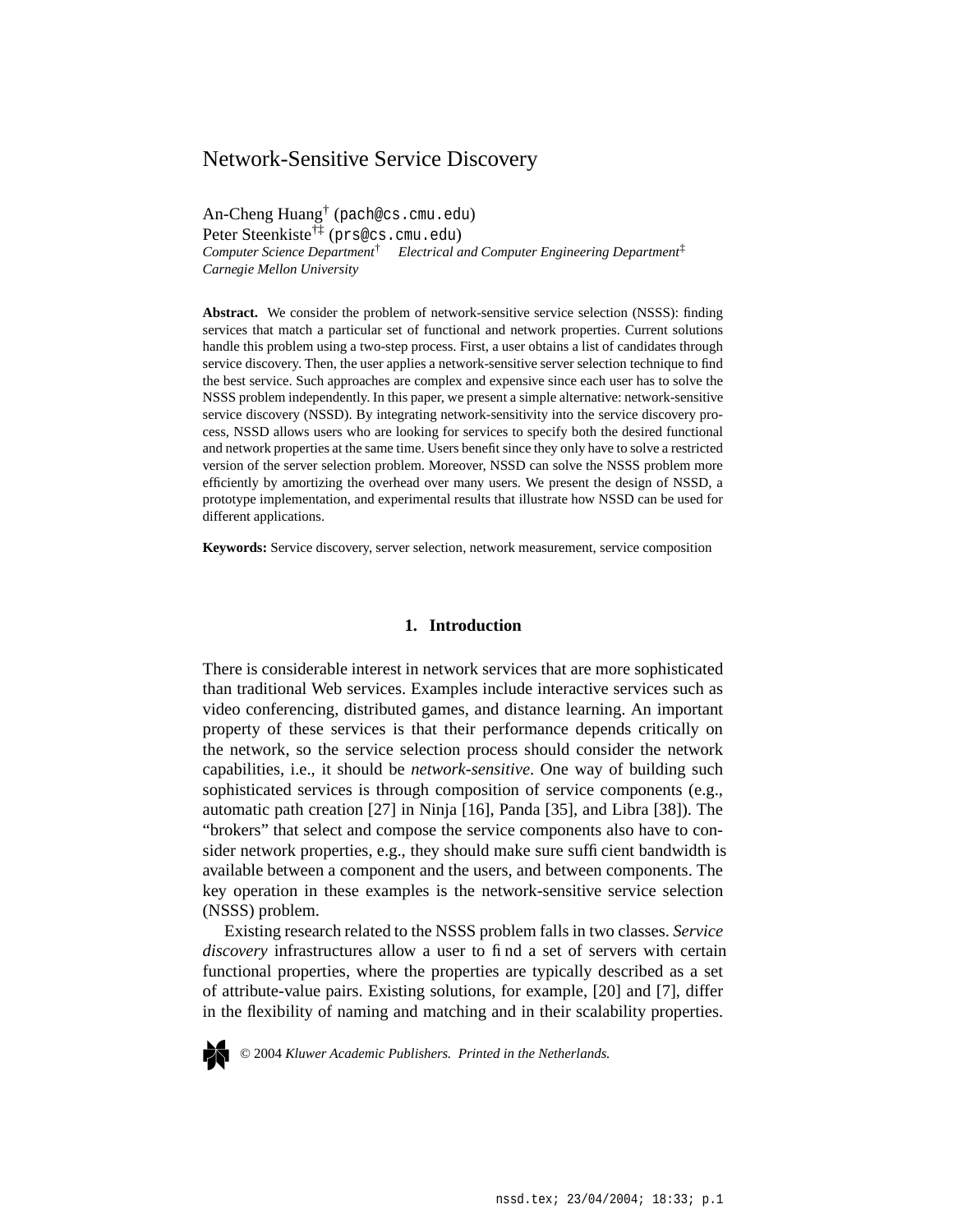Similar schemes such as MDS [11, 6] have also been proposed in the context of computational Grids. The *server selection* problem is to select among a given set of servers the server that best satisfies the user's requirements. Previous work in this area has mostly focused on the problem of identifying the Web server that is "closest" to a client, e.g., has the highest-bandwidth or lowest-latency path [3, 4, 25, 36]. Other researchers have also looked at similar resource selection problems in Grid environments [18, 26].

Clearly we can solve the NSSS problem by combining service discovery and server selection in the following way. A user first uses a service discovery infrastructure to obtain a list of servers that can provide the required service and then applies a server selection technique to identify the server that can best satisfy the user's requirements. Unfortunately, this solution is often not practical. A first problem is scalability: for common services, the number of servers to be considered in the server selection phase would be overwhelming, making the process very expensive. A second problem is complexity: server selection is a difficult problem, and requiring each user (e.g., application or broker) to develop these mechanisms from scratch increases the development cost. Finally, if services are offered by commercial providers, they may not be willing to expose their individual servers, so user-side selection cannot be performed.

We propose a simple alternative, namely *network-sensitive service discovery* (NSSD). The idea is that when users contact the service discovery infrastructure, they can specify not only static functional properties, but also network connectivity and server load properties. NSSD returns the best server (or a small number of good servers) according to the user's requirements. In effect we have moved most of the complexity of server selection from the user to the service discovery infrastructure. Providers do not need to expose all their servers to users, since server selection is handled by NSSD, which is trusted by the providers. Moreover, by integrating service discovery and server selection, NSSD can amortize overhead such as collecting network information across multiple users and can also apply distributed solutions. Therefore, we can solve the NSSS problem more efficiently and in a more scalable way.

The remainder of this paper is organized as follows. We elaborate on challenges associated with the NSSS problem in the next section. In Section 3 we describe our network-sensitive service discovery solution, including the design of the service API and the mechanisms used for network-sensitive service discovery. We describe a prototype system in Section 4, and Section 5 presents an evaluation using the PlanetLab testbed. Finally, we discussrelated work and summarize.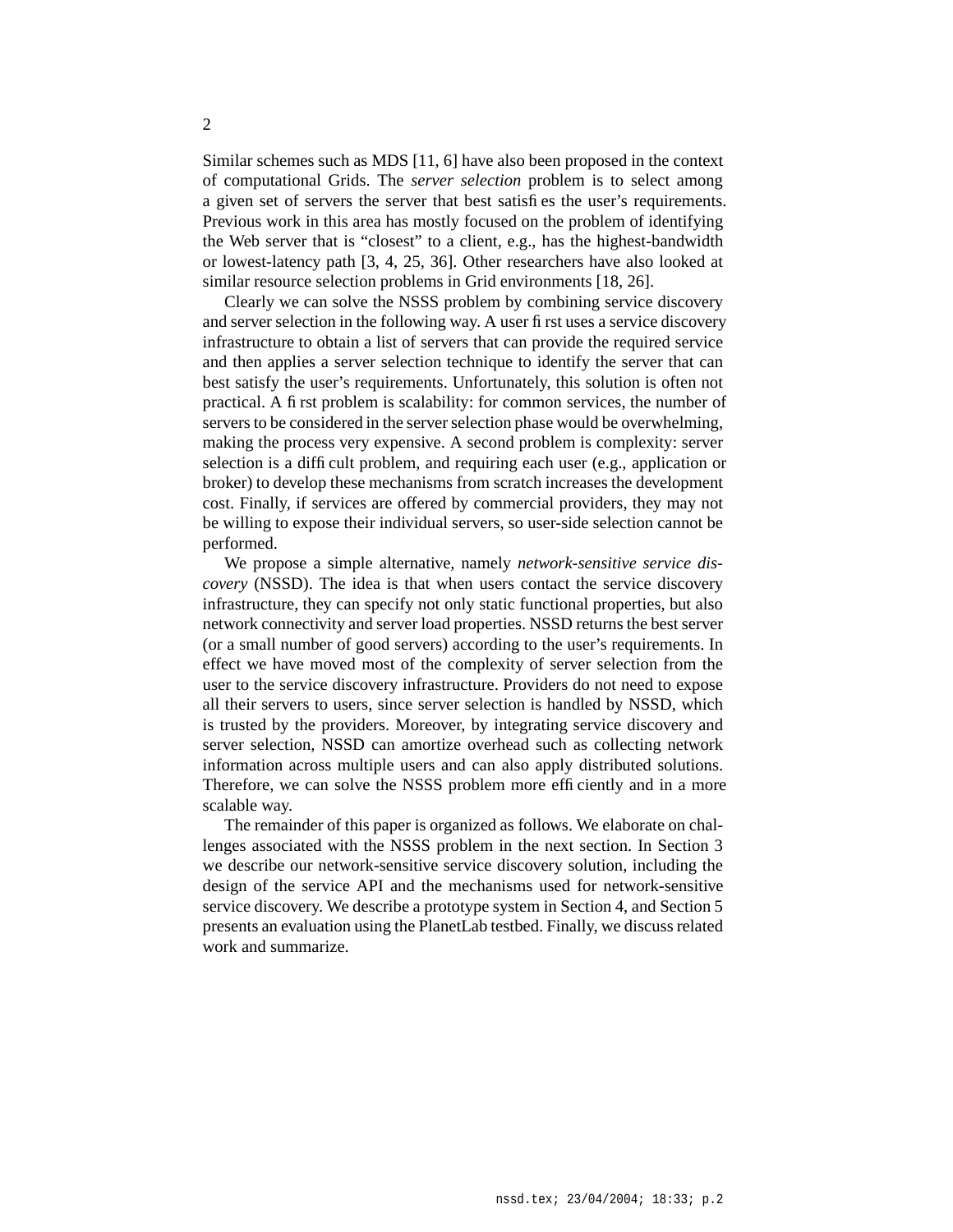

*Figure 1.* Selecting a game server for a multiplayer online game

# **2. Problem Statement**

2.1. SERVICE MODEL

Let us first identify the players:

- − *Providers*: Each provider provides a *service*, for example, a service that provides streaming video of movies. Typically, a provider will use a set of distributed *servers* to deliver the service, for example, a set of replicated streaming servers.
- *Users*: Each user invokes and uses one or more services. A user can either be an *end user*, for example, a person watching a movie using a streaming video service, or another service provider, for example, a video streaming service may rely on another service provider for transcoding service.

For a particular service type, there will typically be many different providers, each of which may have many servers. In a traditional setup, a user uses a service discovery mechanism to select a provider that can deliver the required service. The selection of the specific server can then either be done by the selected provider (*provider-side selection*), or it can be done by the user, assuming the provider makes information about its internal capabilities available to the user (*user-side selection*).

Unfortunately, server selection becomes more complicated if the selection has to be done in a network-sensitive fashion or if users want to use userspecific selection criteria. Before we address these questions, let us look at some application examples.

## 2.2. APPLICATIONS

In Figure 1, four users need a game server to host their online gaming session. Specifically, they need a game server that not only satisfies certain functional properties (e.g., supports a particular game and has certain anti-cheating features) but also delivers good "performance". For this application, this means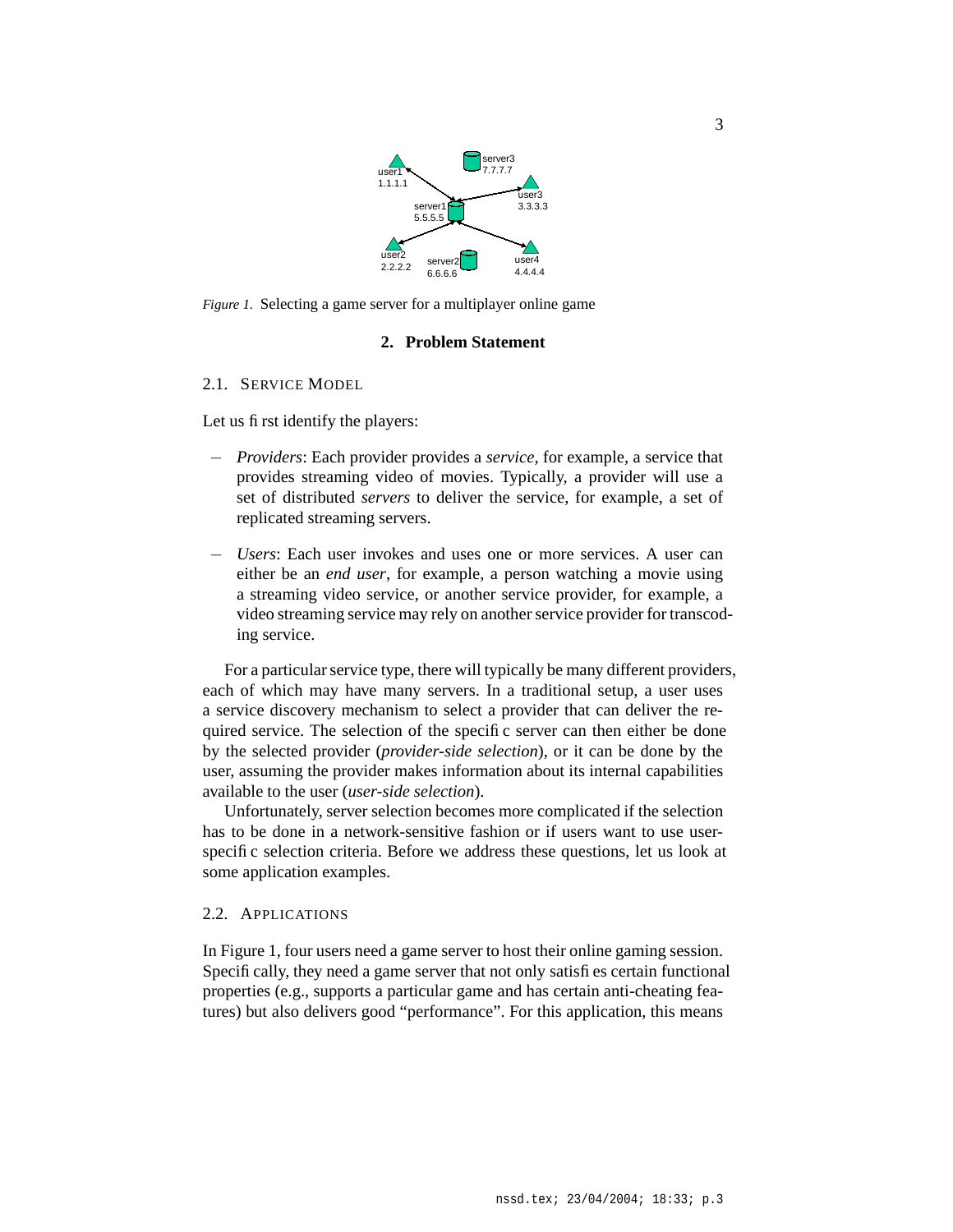

*Figure 2.* Proxy-based End System Multicast (ESM) example



*Figure 3.* Composing a video streaming service

that the players have a low network latency to the server and that the server is lightly loaded.

In the second example (Figure 2), a group of users want to use a proxybased End System Multicast (ESM, see [5]) service. Each participant sends its packets to an ESM proxy, and all proxies serving this group construct an ESM overlay to efficiently deliver the packets to all other participants. The problem is finding a set of appropriate ESM proxies to serve the users. One possible selection metric in this case is the sum of the latencies between each user and the ESM proxy assigned to the user, since minimizing this metric may reduce the total network resource usage.

The third example is a simple service composition scenario (Figure 3): a user wants a service that provides low bit rate MPEG-4 video streams, and we can deliver such a service by putting together a high bit rate MPEG-2 video streaming service and an MPEG-2-to-MPEG-4 video transcoding service. If our goal is to minimize the total bandwidth usage, this scenario presents an interesting situation: selecting a streaming server close to the user can reduce bandwidth usage, but a more distant streaming server may turn out to be a better choice if we can find a transcoder that is very close to the server. In other words, this problem requires the coordinated selection of multiple services.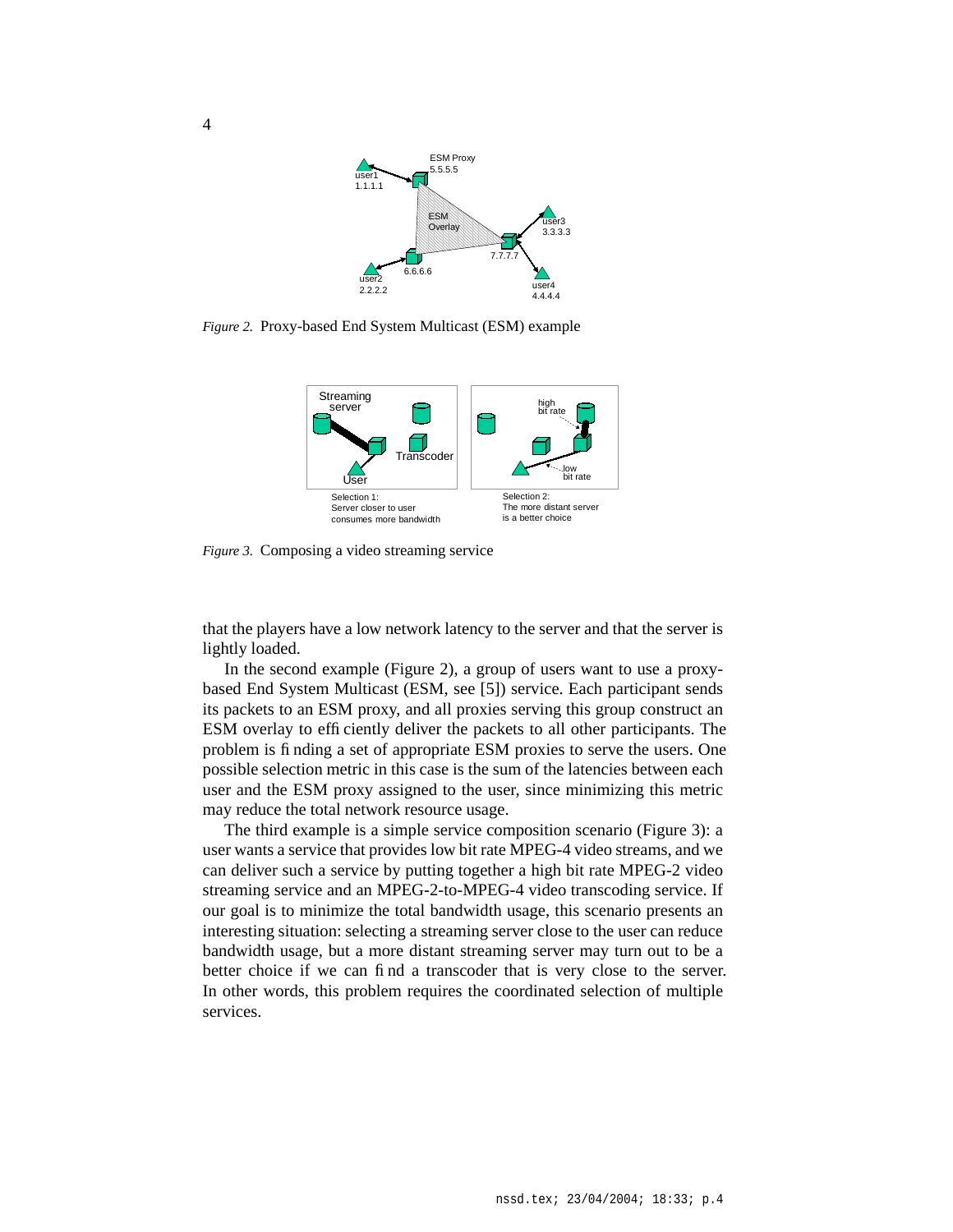#### 2.3. CURRENT SOLUTIONS

There has been a lot of research on network-sensitive server selection, i.e., given a list of servers, select the best one considering certain network properties. Some approaches perform active probing to select the best server [4, 9], while others use network properties that have been computed, measured, or observed earlier [3, 34, 36, 37]. Most of these techniques were developed for specific applications, and they were applied either on the *user side* or on the *provider side*.

In a provider-side approach, a user first uses service discovery to select a provider, and the provider then internally applies a network-sensitive selection technique to select one of its servers for the user. In a user-side approach, a user obtains a list of candidate servers from the selected provider, and it then applies network-sensitive selection to select one of the candidates.

Although applying network sensitivity on the user side or the provider side is suitable for some applications (e.g., user-side Web mirror server selection, provider-side cache selection in content distribution networks, etc.), both user-side and provider-side approaches have their limitations. The advantage of provider-side approaches, i.e., being transparent to users, is also its disadvantage: a user does not control the selection criteria and does not know what level of performance can be expected. User-side approaches, on the other hand, have high overhead: every user needs to obtain a potentially long list of candidates and collect network status information for the candidates. Also, each application has to implement a network-sensitive selection technique. Moreover, providers must release details about their internal capabilities, a dubious assumption at best.

In this paper, we propose a different approach: *network-sensitive service discovery* (NSSD), which integrates service discovery and network-sensitive server selection. NSSD allows a user to specify both functional and network properties when selecting a server. Given these properties, NSSD returns the best server or a small number of "good" candidates to the user. The user can then use the candidates to perform user-specific optimizations. There may be competing NSSD infrastructures, and providers and users can choose which one to use. A large provider providing many servers/services can even implement its own NSSD infrastructure.

Compared with provider-side approaches, NSSD allows users to control the selection criteria, and it exposes sufficient information to allow users to further optimize the selections (e.g., global optimizations in service composition). Compared with user-side approaches, NSSD has lower overhead both in terms of service discovery (only a small number of good candidates are returned to the user) and network sensitivity (NSSD can amortize the cost of collecting network status information). In addition, providers only need to release their complete server information to a "trusted" NSSD infrastructure.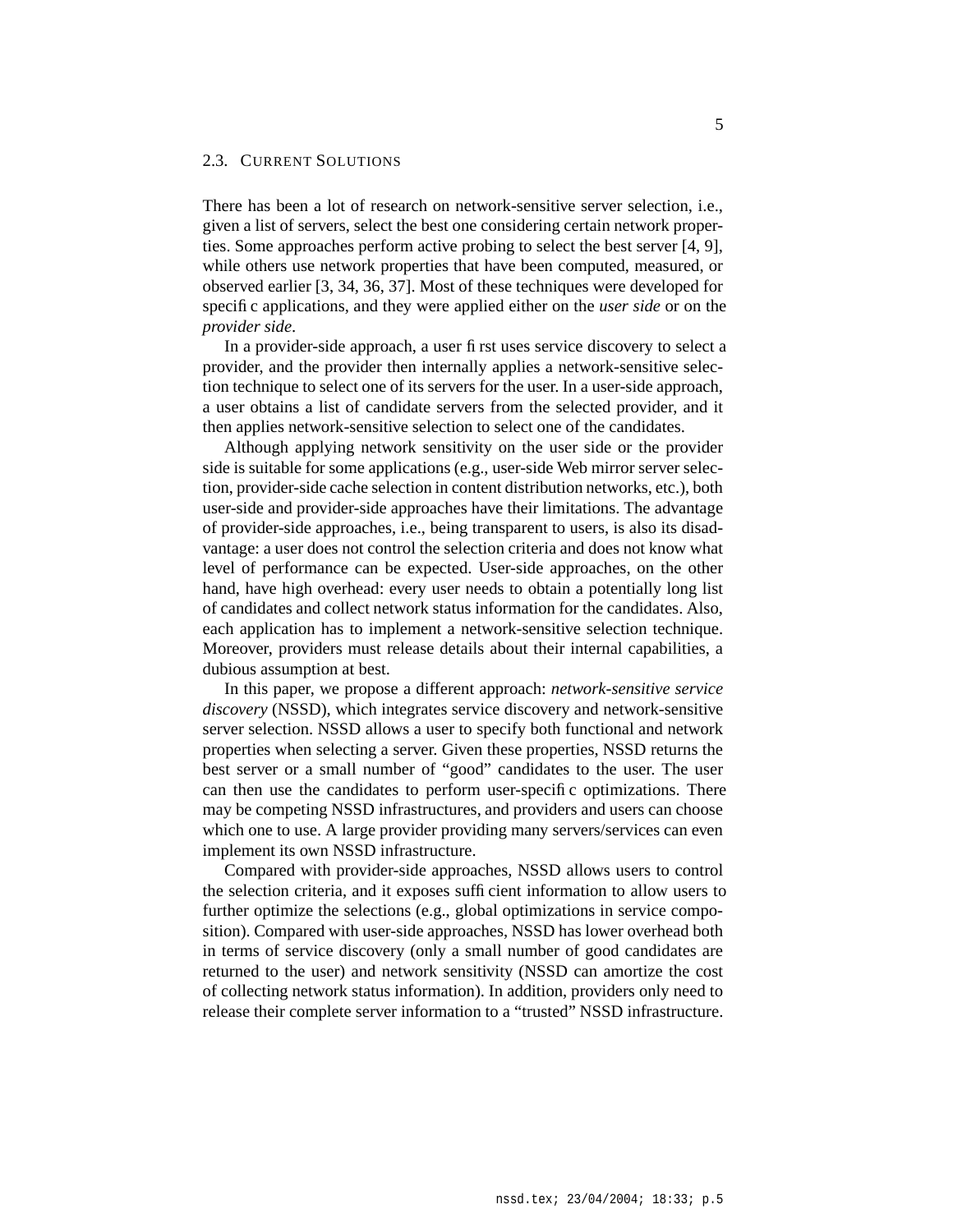#### **3. Network-Sensitive Service Discovery**

We define the API used for formulating NSSD queries and describe several possible NSSD designs.

#### 3.1. NSSD API

To define our API for NSSD, we need to determine what functionalities NSSD should provide. From the three examples in Section 2.2, we can see that the server selection problem is an optimization problem: find a solution (e.g., a game server) that optimizes a certain metric (e.g., the maximum latency) for a target or a set of targets(e.g., the players). The examples illustrate two types of optimization problems: *local* and *global*. A local optimization problem involves the selection of a single service, e.g., select a game server that minimizes the maximum latency to a group of players. A global optimization problem involves the *coordinated* selection of different services, e.g., select a streaming server and a transcoder such that the overall bandwidth usage is minimized. Note that in service composition scenarios (e.g., Figure 3), selecting each service independently using local optimizations may not yield the globally optimal solution.

The key question is: what part of the optimization should be done by NSSD and what part should be left to the user. We decided to define an API that would allow a user to ask NSSD to perform local optimizations for individual services using generic optimization metrics. However, a user can also ask NSSD to return a small number of "locally good" candidates for each service, which can then be used as the input for a global optimization phase.

Let us elaborate on these design decisions:

- − *Local optimization only*: Our API allows users to specify local optimization problems only, i.e., a user can only ask NSSD to select one service at a time. The reason for this decision is that global optimizations are likely to be service-specific and may be arbitrarily complex, so it is more appropriate to leave them to the user. Note, however, that multiple "identical servers" may be required to provide a service. For example, in Figure 2, we need to select three ESM proxies for the ESM service, using the sum of the latencies as the optimization metric. We consider such optimization problems to be local, and they are supported by NSSD.
- − *A set of standard metrics*: Our API allows a user to specify constraints and preferences on a set of standard metrics: maximum and average latency, minimum and average bandwidth, and server load. Of course, a real system will need to support a richer set of metrics, for example, CPU speed, memory size, and other metrics that are useful for Grid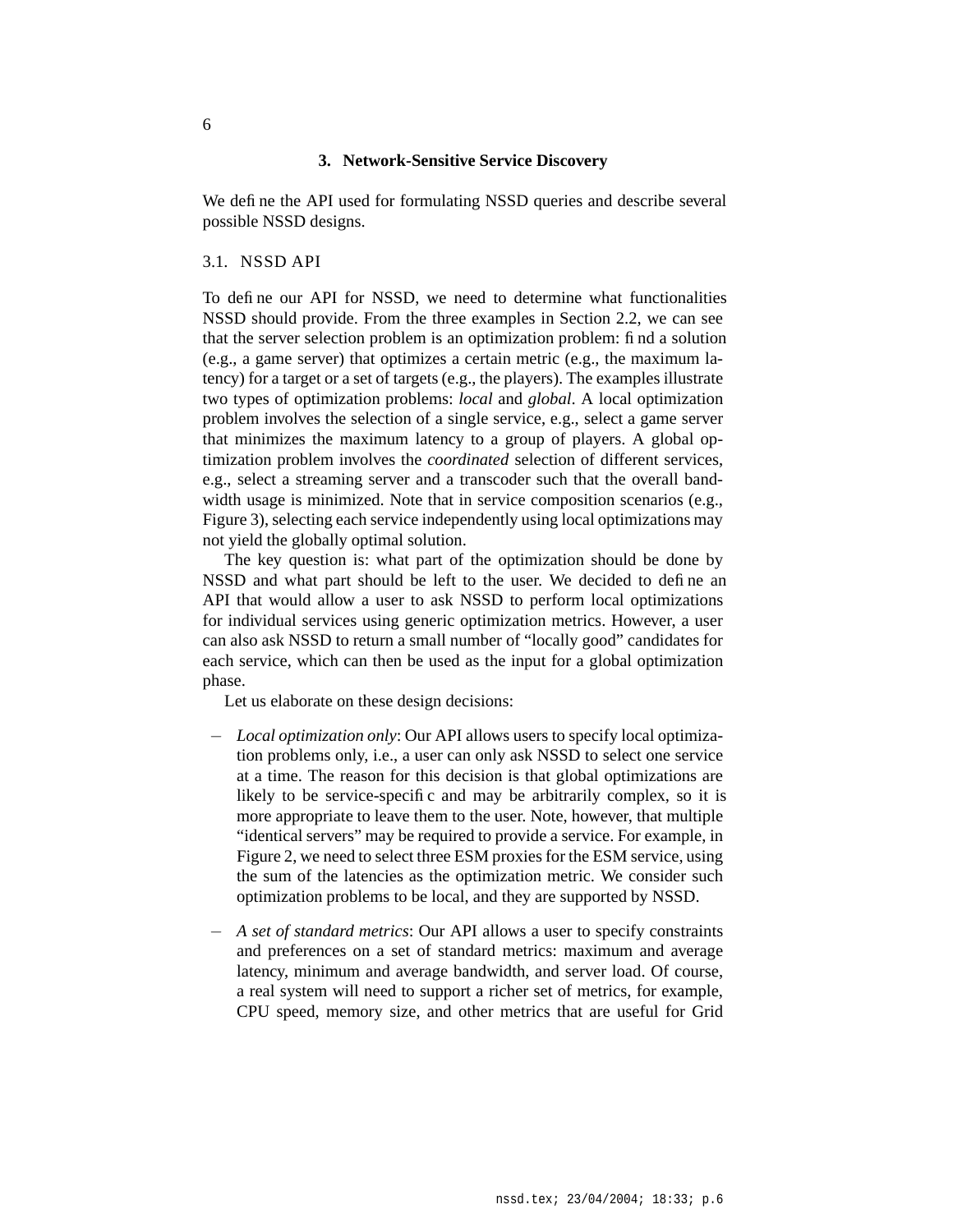```
FindServers(
 service_properties, // service attributes
 target_list, // optimization targets
 num_servers, // num. of identical servers needed
  num_solutions, // num. of solutions needed
  latency_type, // MAX/AVG/NONE
 latency_constraint, // constraint/MINIMIZE/NONE
 bw_type, // MIN/AVG/NONE
 bw_constraint, // constraint/MAXIMIZE/NONE
 load_constraint // constraint/MINIMIZE/NONE
          \rightarrowOutput
```

```
solution // solution(s)
mapping // user-server mapping(s)
fitness // the "score(s)" of the solution(s)
```

```
Figure 4. The NSSD API
```
applications [26]. In addition, while it may be possible to allow users to specify, for example, their own utility functions based on these standard metrics, it is currently not clear that the potential benefit is worth the extra complexity.

*Best-n-solutions*: As defined by the first two decisions, NSSD supports local optimizations based on a set of standard metrics. While this is often sufficient when selecting a single service, it is not adequate in cases requiring the coordinated selection of multiple services or the use of user-specific metrics. Therefore, NSSD also allows a user to ask for a number of "good" solutions when selecting a service. The user can then apply user-specific or global optimization criteria on these locally good candidates. In Section 3.2, we will use a service composition example to illustrate the use of this best-n-solutions feature.

Figure 4 shows the resulting NSSD API. The argument "num\_servers" specifies how many identical servers are required in a solution, and "num solutions" specifies how many locally good solutions should be returned. The solutions are returned in "solution", in the form of IP addresses. When multiple identical servers are needed in a solution, "mapping" specifies which server is used for each user. NSSD also returns a "fitness" (i.e., the value of the selection metric) for each returned solution, which may be helpful to the user for use in further optimizations. This can be viewed as a compromise between two extremes: having the provider not release any details about the service it can provide (which prevents user-specific optimizations) and having the provider list all its capabilities (which would be needed for pure user-side optimizations). Note that a server returned may be the front end of a cluster of servers. Since servers in a cluster have similar network properties, this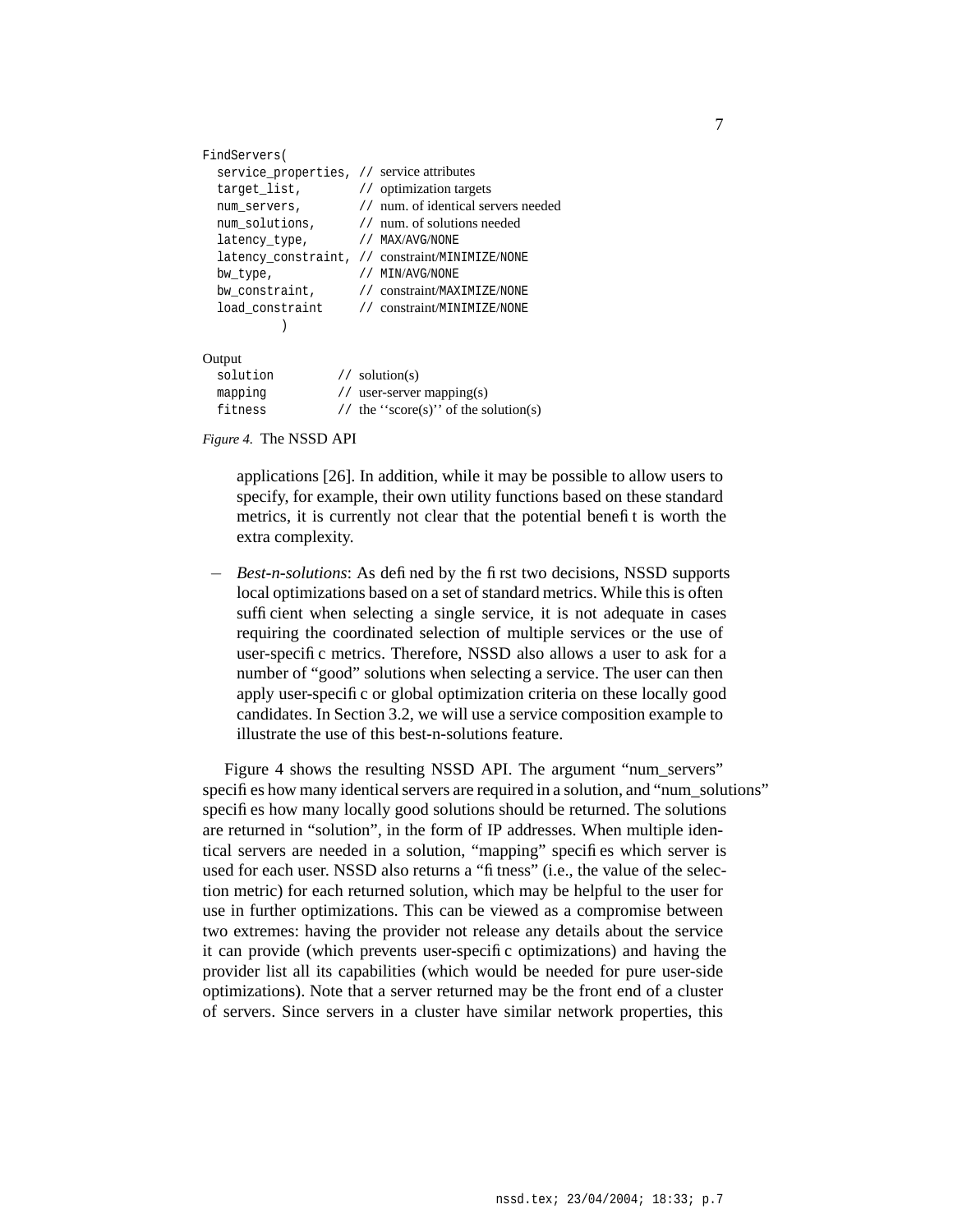```
FindServers(
  "(type=ESMProxy)(protocol=Narada)\
(version=1.0)",
 "1.1.1.1,2.2.2.2,3.3.3.3,4.4.4.4",
 3, 1,
 AVG, MINIMIZE,
 NONE, NONE, NONE
          )
Output
 solution: {"5.5.5.5,6.6.6.6,7.7.7.7"}
 mapping: {"0,1,2,2"}
 fitness: {42.42}
```
*Figure 5.* Using the API in the ESM example

does not affect the effectiveness of the network-sensitive selection in NSSD, and it leaves room for the provider to do internal load balancing. Note also that additional information regarding each solution (e.g., monetary cost) may need to be returned so that the user can perform further optimizations.

Let us use the End System Multicast (ESM) example in Figure 2 to illustrate the use of the API. The top part of Figure 5 shows the NSSD query in this scenario. We first specify that we want to find ESM proxies that are using the Narada protocol version 1.0. The next parameter specify that the selection should be optimized for the four users in this scenario. The next two parameters specify that we want three identical ESM proxies in a solution, and we only need the best solution. The remaining input parameters specify that we want to minimize the average latency, and we do not have constraints or preferences on bandwidth and load. Assuming that the best solution is the configuration in Figure 2, the result returned by the API is shown in the bottom part of Figure 5. NSSD returns the best solution, which consists of three ESM proxies, and the "mapping" specifies that user 1 is assigned to ESM proxy 5.5.5.5, user 2 is assigned to 6.6.6.6, and users 3 and 4 are assigned to 7.7.7.7. In addition, the fitness value of this solution is 42.42.

# 3.2. A SAMPLE APPLICATION: SERVICE COMPOSITION

In this section, we use a more complex example of service composition to illustrate the use of NSSD. Suppose the five usersin Figure 6 want to establish a video conferencing session. The problem is that they are using different video conferencing applications and hardware platforms: P1 and P2 are using the MBone applications vic/SDR, P3 and P4 are using Microsoft NetMeeting, and P5 is using a handheld device that is receive-only and does not do protocol negotiation. We can support this conference by composing a video conferencing service using the following more primitive service components. First, we need a "video conferencing gateway" (VGW) that supports interop-

8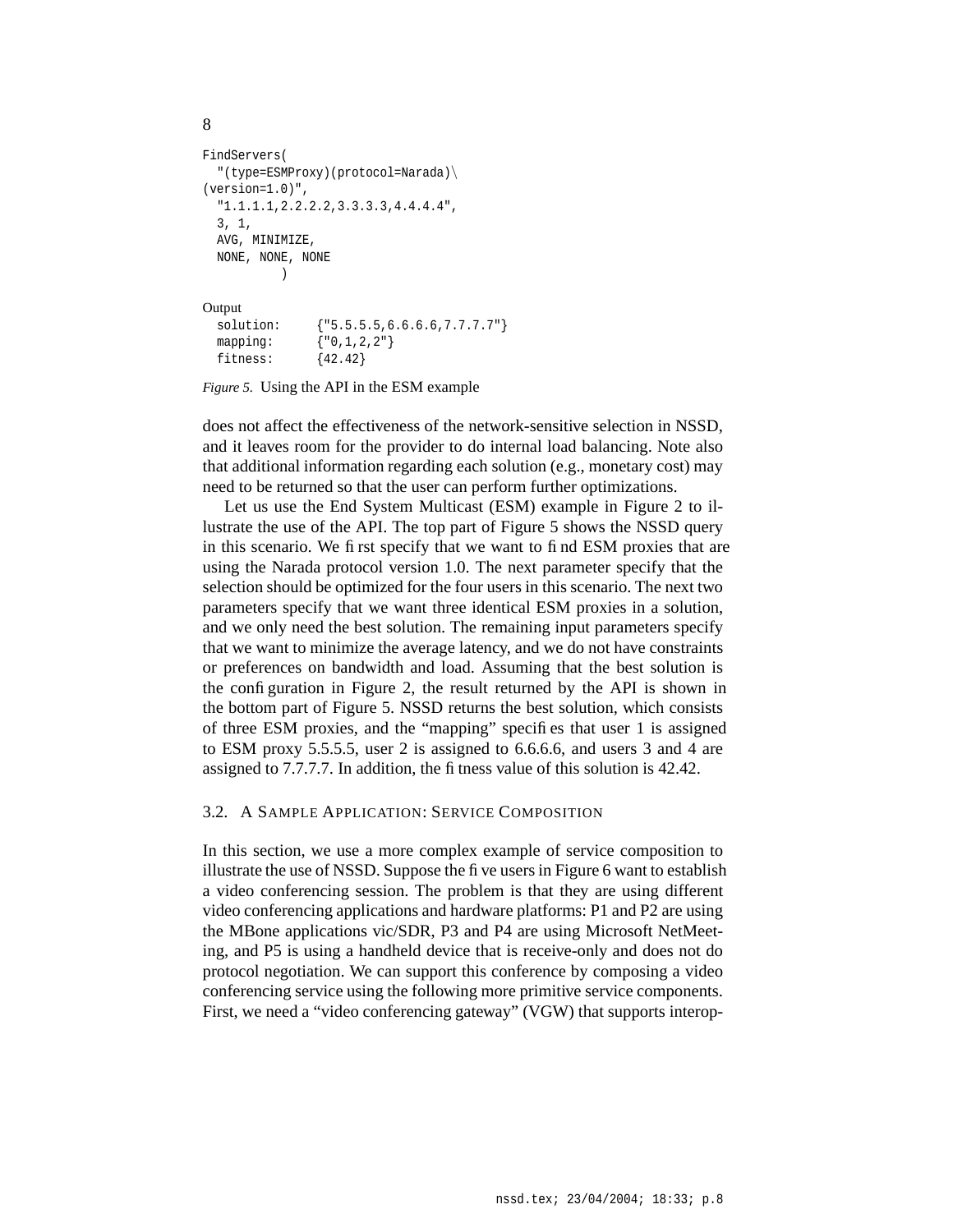

*Figure 6.* An example of service composition: video conferencing session

erability between H.323, which is used by NetMeeting, and Session Initiation Protocol (SIP), which is used by SDR. Second, we need a "handheld proxy" (HHP) that can join the session on behalf of the handheld user and forward the video stream to the handheld device. Finally, we can use the ESM service to establish a multicast session among the vic users, the VGW, and the HHP, as shown in Figure 6. Note that this is more general than service composition based on a *path model*, which is explored in, for example, the Ninja [27] and Panda [35] projects.

This service composition example raises an interesting challenge: the selection of the different components is *mutually dependent*. For example, suppose our goal is to minimize the total network resource usage, as expressed by the following function:

$$
W_1(d_1 + d_2 + d_3 + d_4 + \frac{2}{3}(e_1 + e_2 + e_3))
$$
  
+ 
$$
W_2h_1
$$
  
+ 
$$
W_3(n_1 + n_2)
$$
 (1)

where  $W_1$ ,  $W_2$ , and  $W_3$  are weights for the three flow types (multicast, handheld, and NetMeeting), reflecting the difference in bandwidth consumption. The other variables are the latencies between different nodes as depicted in Figure 6.

Unfortunately, selecting all the components together to minimize the above function may be too expensive to be practical. For example, suppose there are *n* VGWs, *n* HHPs, and *n* ESM proxies available. To find the optimal configuration, we need to look at roughly *n* <sup>5</sup> possible configurations, which is only feasible when *n* is small. A much simpler heuristic is to select each component using local optimizations and then combine the locally optimal solutions into a global solution. This approach is supported by NSSD. For example, in the video conferencing service above, we first ask NSSD to return the VGW that is closest to the NetMeeting users (since they only support unicast), we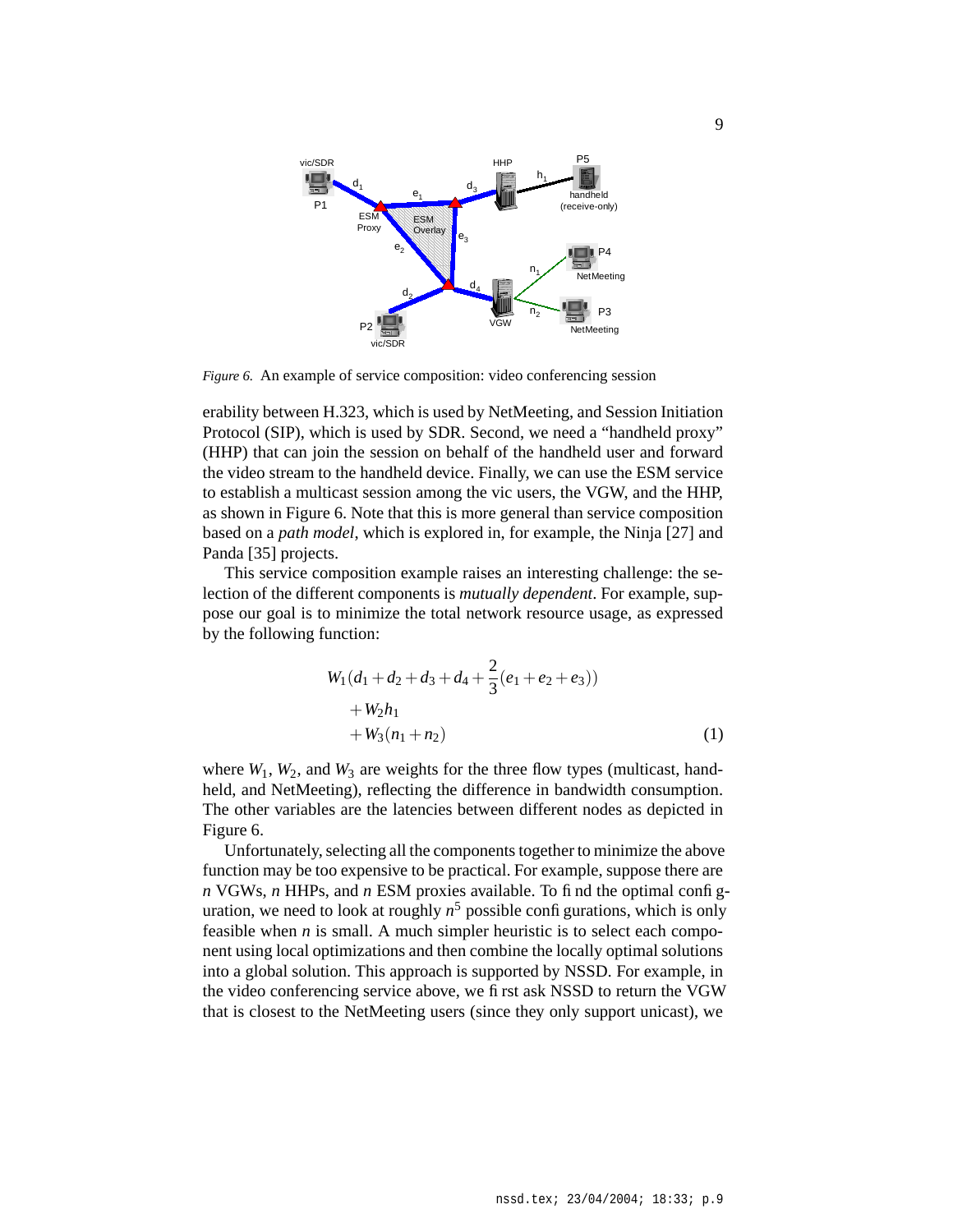

*Figure* 7. An example of "redundant" candidates

then ask NSSD to return the HHP that is closest to the handheld user, and finally we ask NSSD to return the optimal set of ESM proxies (minimizing  $d_1 + d_2 + d_3 + d_4$ ) for the vic/SDR users, the selected VGW, and the selected HHP.

Of course, a combination of locally optimal solutions may not be globally optimal. To improve the component selection, we can use the "best-nsolutions" functionality provided by NSSD. For example, in the video conferencing service, we first ask NSSD to return the best *n* VGWs and the best *m* HHPs. Then, for each of the *nm* possible VGW/HHP combinations, we ask NSSD to find the optimal set of ESM proxies, and we get a global solution by combining the VGW, the HHP, and the ESM proxies. Therefore, we have a set of *nm* global solutions, and we can use Function 1 to evaluate them and select the best global solution in this set.

In order to provide this best-n-solutions feature, NSSD needs to determine the best set of *n* candidates among all candidates. One simple algorithm here is to sort all candidates according to the local optimization metric and return the best *n* candidates. One potential problem with this algorithm is that the returned candidates may be "redundant". For example, suppose that NSSD needs to return the best two VGWs among the three in Figure 7. Using the simple algorithm above, NSSD returns VGW1 and VGW2, which are closest to P3 and P4. However, since our ultimate goal is to minimize Function 1, VGW3 (which is very close to ESMP1) is likely to be a better candidate especially if the weight  $W_1$  is relatively high. One important observation here is that, since VGW1 and VGW2 are very close to each other, returning both is redundant because they will have similar impact on the global optimality measured by Function 1. Therefore, a second algorithm for selecting the best *n* candidates to return is to select a set of candidates that are more evenly distributed so that they are more "representative" of the network characteristics of all candidates.

We believe using this best-n-solutions functionality can yield a reasonably good global solution and allow us to adjust the trade-off between global optimality and optimization cost by controlling the values of *n* and *m*. For example, if *n* and *m* are set to 1, the resulting solution is simply a combination of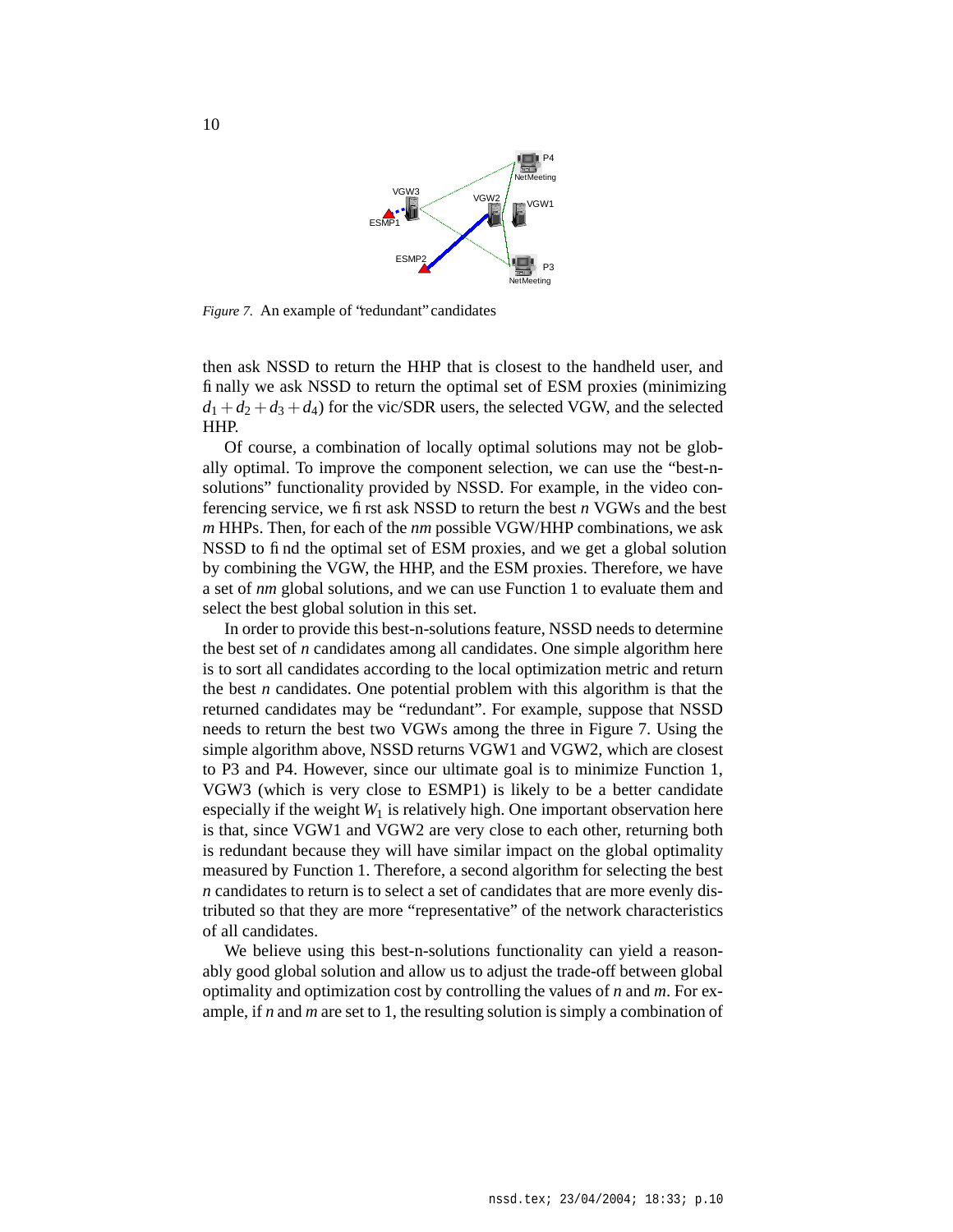

*Figure 8.* Handling an NSSD query

locally optimal solutions. On the other hand, if *n* and *m* are the total numbers of VGWs and HHPs, respectively, we are in fact performing an exhaustive search in the complete search space, and we will find the globally optimal solution at a higher cost. In Section 4.4 we will discuss how this functionality is implemented, and in Section 5.4 we will use the video conferencing example to evaluate its effectiveness and compare the different algorithms for selecting good local candidates.

#### 3.3. A SIMPLE NSSD QUERY PROCESSOR

In this section, we first describe a simple NSSD query processor that formed the basis for our prototype. We describe more scalable designs in the next section.

As shown in Figure 8, a simple NSSD query processor (QP) can be built on top of a service discovery infrastructure (e.g., the Service Location Protocol [20]) and a network measurement infrastructure that can estimate the network properties (e.g., latency) between nodes. When the QP module receives an NSSD query (step 1 in Figure 8), it forwards the functional part of the query to the service directory (step 2). The directory returns a list of candidates that match the functional properties specified in the query (step 3). Then the QP module retrieves the necessary network information (e.g., the latency between each of the candidate and user X) from the network measurement infrastructure (step 4). Finally, the QP module computes the best solution as described below and returns it to the user (step 5).

One benefit of integrating service discovery and serverselection in a single service is that caching can be used to improve performance and scalability. When NSSD gets requests from many users, the cost of collecting network status information or server load information can be amortized. Furthermore, network nodes that are close to each other should have similar network properties. Therefore, nodes can be aggregated to reduce the amount of informa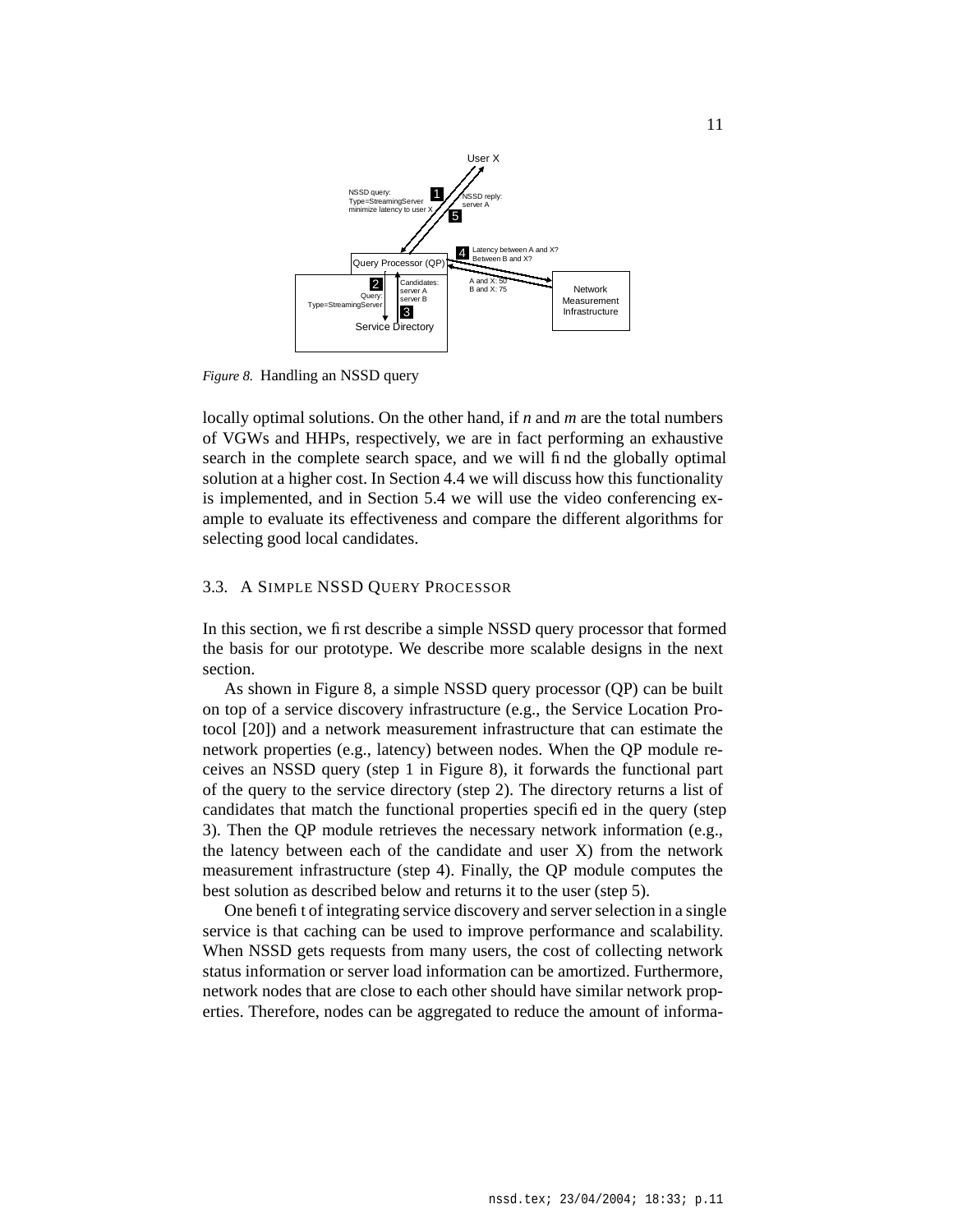tion required (for example, use the same latency for all users in an address prefix). This should improve the effectiveness of caching.

Selecting the best solution(s) requires solving a fairly general optimization problem. Through the NSSD API described earlier, a user can specify many different combinations of (1) constraints and preferences on three metrics (latency, bandwidth, and load), (2) how many identical servers are needed in a solution, and (3) how many solutions are needed. The QP computes the solution for a query as follows. First, the QP applies any constraints in a query to eliminate any ineligible candidates. Then, the preferences in a query can be formulated as an optimization problem. If there is only a single preference, the QP can simply sort the candidates accordingly. If there are multiple preferences (e.g., minimize load and minimize latency), there may not be any candidates that satisfy all preferences. One possible solution is to have the QP define an order among the preferences (e.g., in the order they appear in the query) and sort the candidates accordingly. Finally, if a query requests multiple identical servers in a solution (e.g., requesting 3 ESM proxies for 4 users), the optimization problem can be cast as *p*-median, *p*-center, or set covering problems [8], which are more expensive to solve.

## 3.4. ALTERNATIVE IMPLEMENTATIONS

The NSSD design outlined above is a simple integration of service discovery and network measurement. It could be implemented as a directory service that gathers all service information from services around the Internet and uses an internal or external network measurement mechanism to support network-sensitive queries. Today's web search engines such as Google [15] show that this approach is probably feasible albeit expensive. However, if service attributes are highly dynamic, it may be difficult to keep a centralized large-scale directory up-to-date.

Alternatively, NSSD can also be built on a distributed architecture. Here we list a number of possible approaches.

- − In application-layer anycasting [43], each service is represented by an anycast domain name (ADN). A user submits an ADN along with a server selection filter (which specifies the selection criteria) to an any cast resolver, which resolves the ADN to a list of IP addresses and selects one or more from the list using the filter. To support the NSSD functionalities, the ADN and resolvers can potentially be extended to allow users to specify the desired service attributes, and the filter can be generalized to support more general metrics.
- Distributed routing algorithms are highly scalable, and they can, for example, be used to find a path that satisfies certain network properties and also includes a server with certain available computational re-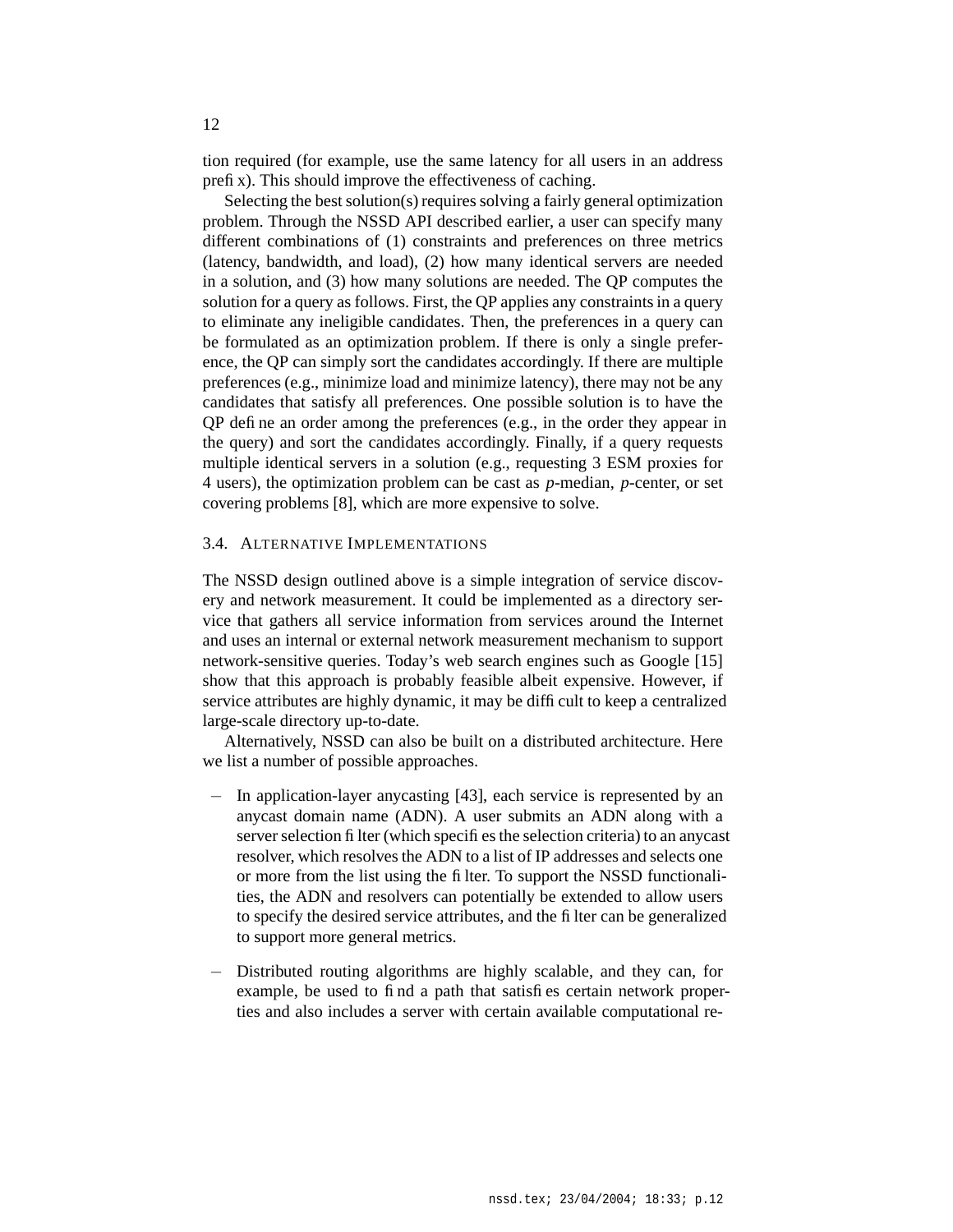sources [23]. A generalization of this approach can be combined with a service discovery mechanism to handle NSSD queries.

− A Content Discovery System (CDS) based on hashing is described in [14]. The system uses a distributed hash table (such as Chord [39]) to allow publishers and subscribers to find each other in rendezvous points based on common attribute-value pairs, which may be dynamic. Therefore, it can also be used as a service discovery infrastructure, and one can incorporate network sensitivity into the query resolution phase of the system so that the returned matches satisfy certain network properties specified in the query.

We are currently designing and implementing part of the NSSD functionality on top of the CDS. In the context of service discovery, a service publishes its attribute-value pairs into the CDS, and a user looking for a service will send a query (subscription) to the CDS specifying the desirable attribute-value pairs. The original system only supports exact matching of attribute-value pairs, i.e., a query can only specify exact attribute values (e.g., "protocol=SIP"). It is currently being extended to support more general queries such as inequalities (e.g., "load<10").

For network sensitivity in the distributed system, our current approach is to use Global Network Positioning (GNP), which models the Internet as a geometric space based on network latencies between nodes, so that each network node computes its own coordinates. As a result, a service will publish its coordinates along with its other attributes, and a user can specify certain network latency requirements using the coordinates of the target(s). We are exploring ways to partition the geometric space such that CDS can find approximate solutions to optimization problems involving a single target (e.g., a query asking for the nearest server to one particular user).

## **4. Implementation**

We describe a prototype NSSD based on Service Location Protocol (SLP) [20] and Global Network Positioning (GNP) [28]. We have experimented with versions of our NSSD implementation on the ABone [1], Emulab [10], and PlanetLab [33] testbeds.

#### 4.1. EXTENDING SLP

Our implementation of NSSD is based on OpenSLP [30], an implementation of SLP. Available services register their information (location, type, and attributes) with a Directory Agent (DA), and users looking for services send queries (specifying the type and attributes of the desired services) to the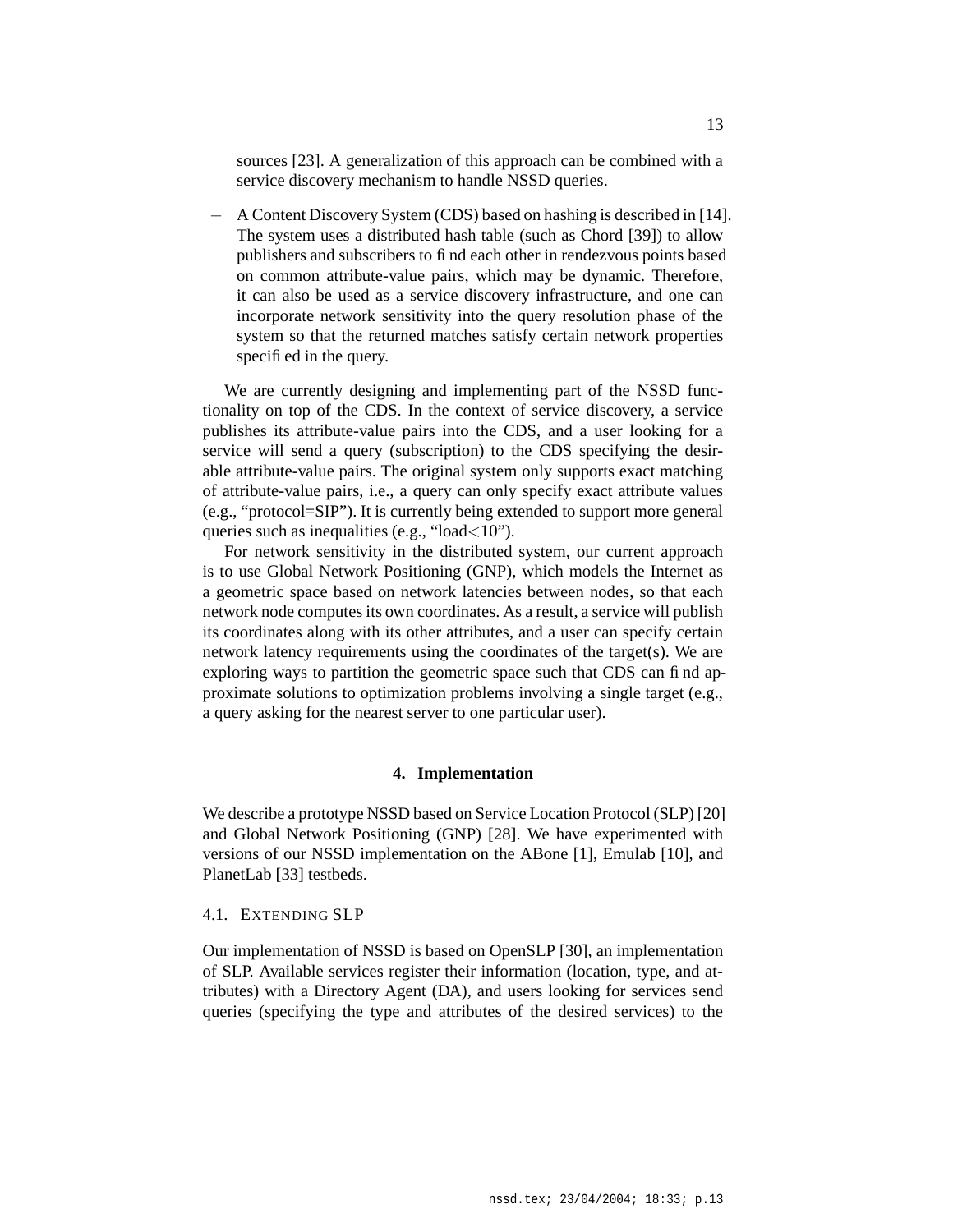```
(|(&(game=Half-Life)(mod=Counter-Strike)
    (version>=1.5)(load<=10))
 (&(x-NSSD-targets=1.01,2.02;3.03,4.04)
    (x-NSSD-maxlatency=minimize)))
```
#### *Figure 9.* A sample filter for the game example

DA. Service types and attributes are well known so that a user knows what to ask for. SLP query specification is quite general: attributes can be specified as an LDAPv3 search filter [22], which supports, for example, logical operations, inequality, and substring match. Therefore, a user query includes a service type (e.g., "GameServer") and a filter, e.g., "(&(game=Half-Life)(mod=Counter-Strike)(version $> = 1.5$ ))". We believe this query representation is sufficiently general to support NSSD queries as defined by the API in Section 3.1.

In order to support NSSD queries, we extended the semantics of the SLP filter to include a set of special attributes, representing the parameters described in Figure 4. For example, suppose a user wants to find a game server that (1) matches certain service attributes, (2) is serving at most ten sessions, and (3) minimizes the maximum latency for the two players whose GNP coordinates are "1.01,2.02" and "3.03,4.04", respectively. These parameters can be specified by the filter shown in Figure 9.

The original SLP API returns a list of "service URLs" [19]. To return additional information about each selected server, we simply add the information to the end of the URLs. For example, to return the mapping, the DA can return the following service URL: "service:GameServer://192.168.0.1;x-NSSD-mapping=0,0,0,0".

Since server load is also a service attribute, each server's registration includes the load attribute (e.g., "load=0.5"). When conducting "live" experiments (i.e., involving applications running on actual network hosts), we need mechanisms to dynamically update the load value of each server. Our live experiments are developed and conducted on the PlanetLab wide-area testbed [33], which allows us shell access on about 70 hosts at nearly 30 sites. We implemented a "push-based" load update mechanism: servers push their load information (in the form of a registration update) to the DA. In our evaluation, we look at how the frequency of load update affects the performance of the server selection techniques.

## 4.2. NETWORK MEASUREMENT

A network measurement infrastructure provides a way for users to obtain network information. A number of such infrastructures have been proposed, for example, IDMaps [13] and Global Network Positioning (GNP) [28]. Most of these infrastructures only provide latency information. Since it is in gen-

#### 14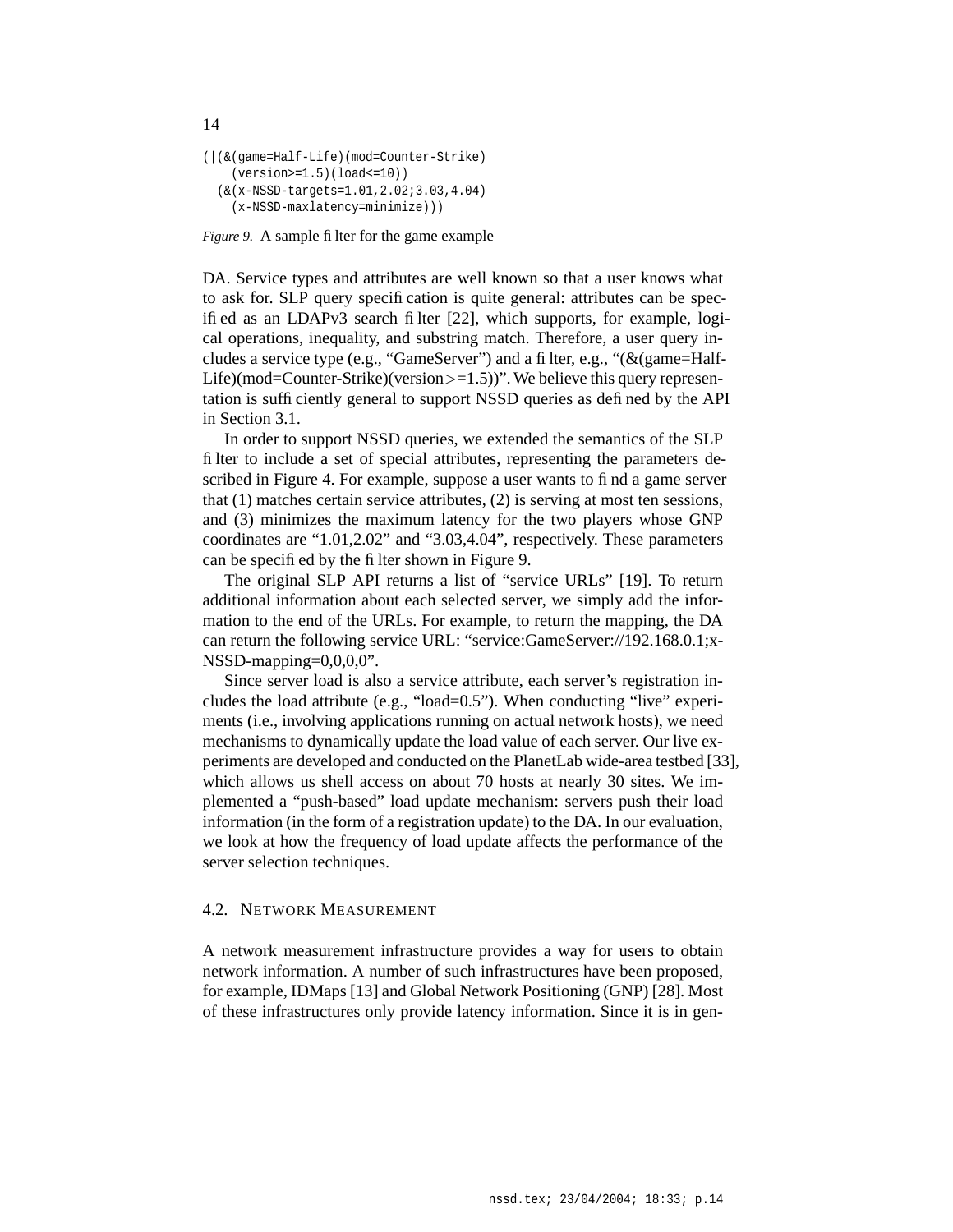eral much harder to estimate the bandwidth between two network nodes, we currently focus on dealing with the latency metric.

In our implementation, we use GNP as the network measurement infrastructure to provide latency (round trip time) information between two network nodes. The key idea behind GNP is to model the Internet as a geometric space using a set of "landmark nodes", and each network host can compute its own coordinates by probing the landmarks. It is then straightforward to compute the distance (latency) between two hosts given their coordinates. Since the PlanetLab testbed is our current platform, we use the GNP approach to obtain a set of coordinates for every PlanetLab node.

In the GNP model, each node computes its own coordinates. Therefore, in our implementation, we use GNP coordinates as a service attribute, i.e., when a server register with the SLP DA, the registration includes the coordinates of the server node. When a user specifies the list of optimization targets in a query (see the API in Section 3.1), each target is specified in the form of GNP coordinates. When a QP asks for a list of candidates, the DA returns the list along with the coordinates of each candidate. The advantage of this design is that since the coordinates are computed off-line, and the latency information can be derived from the coordinates directly, the cost of querying the network measurement infrastructure at runtime is eliminated. A QP can simply use the candidates' and the targets' coordinates to solve the particular optimization problem specified by a user.

# 4.3. SELECTION TECHNIQUES

The API defined in Section 3.1 can be used to specify a wide range of selection techniques. Below we list the selection techniques that are currently implemented in our QP and used in our evaluation (*k* denotes the number of identical servers needed in a solution, and *n* denotes the number of locally good solutions needed).

- − "*k* = 1, *n* = 1, minimize load" (**MLR**): find the server with the lowest load. If there are multiple servers with the same load, select one randomly.
- − "*k* = 1, *n* = 1, minimize maximum latency" (**MM**): find the server that minimizes the maximum latency to the specified target(s).
- − "*k* = 1, *n* = 1, load constraint *x*, minimize maximum latency" (**LCxMM**): among the servers that satisfy the specified load constraint (load  $\leq x$ ), find the one that minimizes the maximum latency to the specified tar $get(s)$ .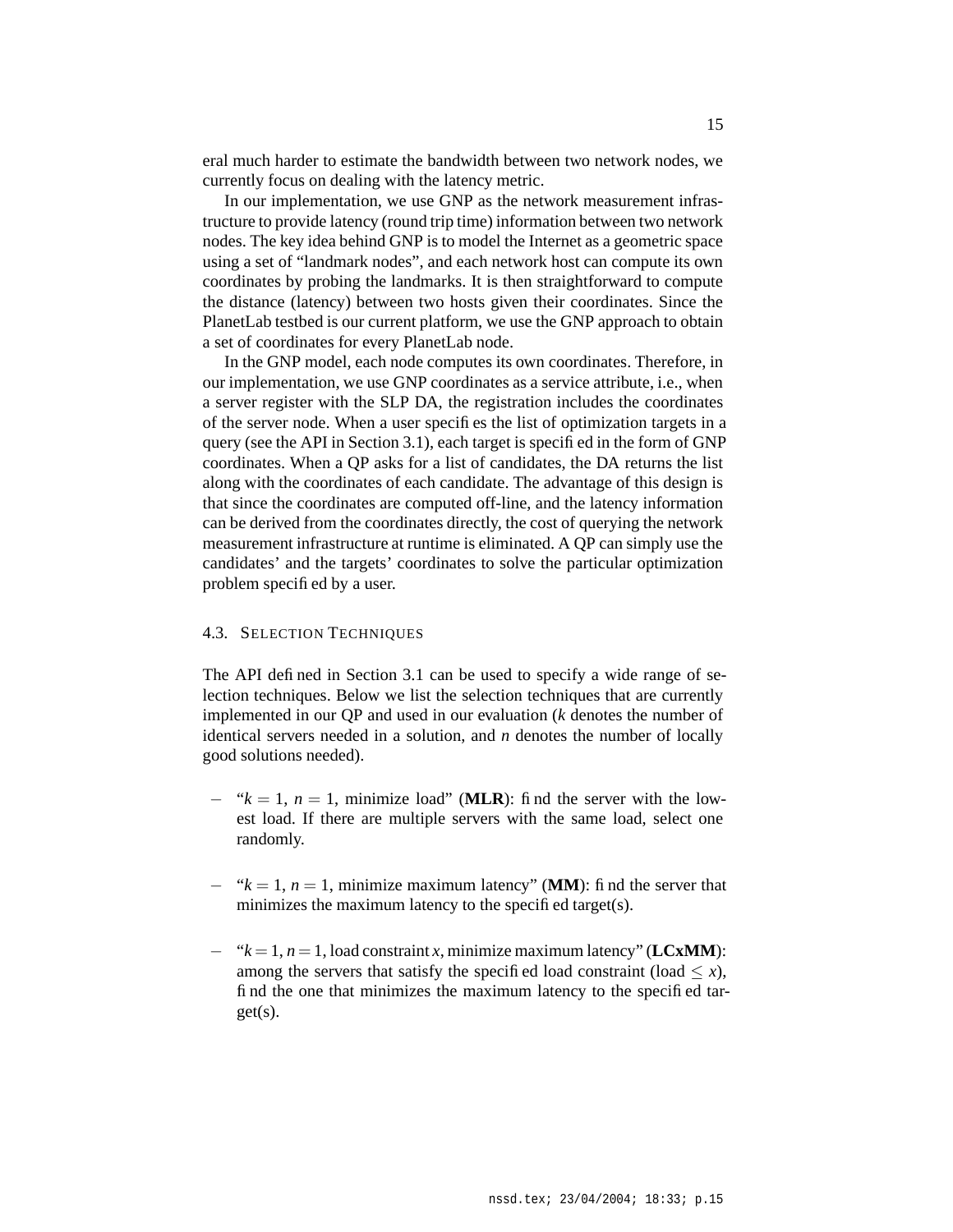- $"k = 1, n = 1$ , minimize load, minimize maximum latency" (**MLMM**): find the server with the lowest load, and use maximum latency as the tiebreaker.
- − "*k* = *p*, *n* = 1, minimize average latency" (**PMA**): find a set of *p* servers and assign each target to a server so that the average latency between each target and its assigned server is minimized (i.e., the *p*-median problem [8]).
- − "Random" (**R**): randomly select a server.

In the evaluation section, we use these techniques to solve the NSSS problem for different applications.

## 4.4. BEST-N-SOLUTIONS

As mentioned in Section 3.2, we implemented two algorithms for selecting the best *n* solutions.

- − "Pure-local": NSSD sorts the candidates according to the local optimization metric and then return the best *n*.
- − "Clustering-*f* ": the pure-local algorithm has the potential problem of selecting redundant candidates. In order to select candidates that can better "represent" the network characteristics of all candidates, we implemented the clustering-*f* algorithm (*f* is the *clustering factor*) as follows. Let *N* be the number of all candidates, and  $N_c = \frac{N}{f}$ *f* . First, NSSD applies a clustering algorithm to classify all candidates into *N<sup>c</sup>* clusters (based on the GNP coordinates of the candidates). On the other hand, NSSD also sorts the candidates using the local optimization metric, and the resulting list is  $\{c_1, c_2, \ldots, c_N\}$ , where  $c_1$  is the best. Then NSSD selects the *n* candidates in two phases. (1) Starting with  $c_1$ , NSSD examines each candidate in the list and selects a candidate if it belongs to one of the *N<sup>c</sup>* clusters from which no other candidate has been selected. If  $(n \leq N_c)$ , the second phase is not necessary. (2) If  $(n > N_c)$ , the NSSD again starts with  $c_1$  and selects each candidate that has not been selected in the first phase until *n* candidates have been selected.

## **5. Evaluation**

We present the results of experiments that quantify how well our NSSD prototype can support two sample applications. First, we use a multiplayer gaming application to illustrate the importance of network-sensitive server selection

16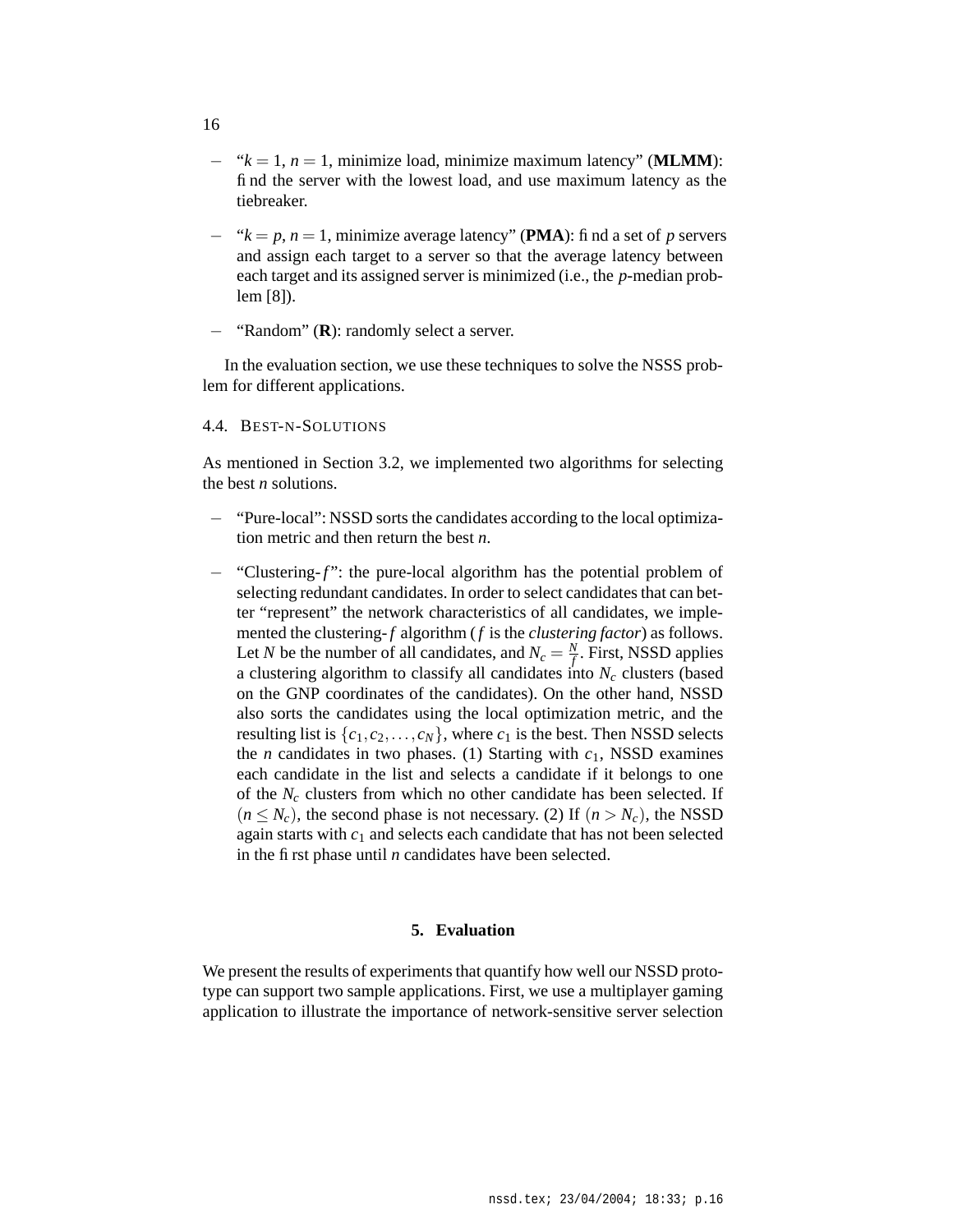and to show the relative performance of the different selection mechanisms in our prototype. Next we use the service composition example of Section 3.2 to show the trade-offs between local and global optimizations, and we compare the performance of the two algorithms described in Section 4.4. Finally, we also present the computational overhead of the NSSD prototype.

The gaming service experiments are conducted on the PlanetLab widearea testbed [33]. The service composition experiments consist of two sets of simulations. The first set is based on latency measurement data from the Active Measurement Project at NLANR [29], and the second is based on data obtained from the GNP project.

## 5.1. IMPORTANCE OF NETWORK SENSITIVITY

In the first set of experiments, we look at how network sensitivity can help improve application performance. We implemented a simple "simulated" multiplayer game client/server: a number of game clients join a session hosted by a game server, and every 100ms each client sends a small UDP packet to the hosting server, which processes the packet, forwards it to all other participants in the session, and sends an "ACK" packet back to the sender. Our performance metric for the gaming service is the maximum latency from the server to all clients since we do not want sessions in which some players are very close to the server while others experience high latency. Note that the latency metric is measured from the time that a packet is sent by a client to the time that the ACK from the server is received by the client.

The goal of this set of experiments is to evaluate the role of network performance in the server selection process. Therefore, we minimized the computation overhead in the game server to ensure that the server computation power, including the number of servers, does not affect game performance. We compare four different scenarios. First, we consider two scenarios, each of which has 10 distributed servers selected from PlanetLab nodes. The MM and **R** techniques are applied in the two scenarios, respectively. For comparison, we also consider two centralized cluster scenarios, **CAM** and **CMU**, each of which has a 3-server cluster, and a random server is selected for each session. In the CAM scenario, the cluster is located at the University of Cambridge; in the CMU scenario, the cluster is at CMU. The user machines are randomly selected from 50 PlanetLab nodes.

Figure 10 shows the average maximum latency (of 100 sessions) as a function of the number of participants in each session. MM consistently has the lowest maximum latency, confirming that network-sensitive service discovery can successfully come up with the best solution. More specifically, the results illustrate that being able to choose from a set of distributed servers (MM outperforms CMU and CAM) in a network-sensitive fashion (MM outperforms R) is a win. Interestingly, having distributed servers is not necessarily better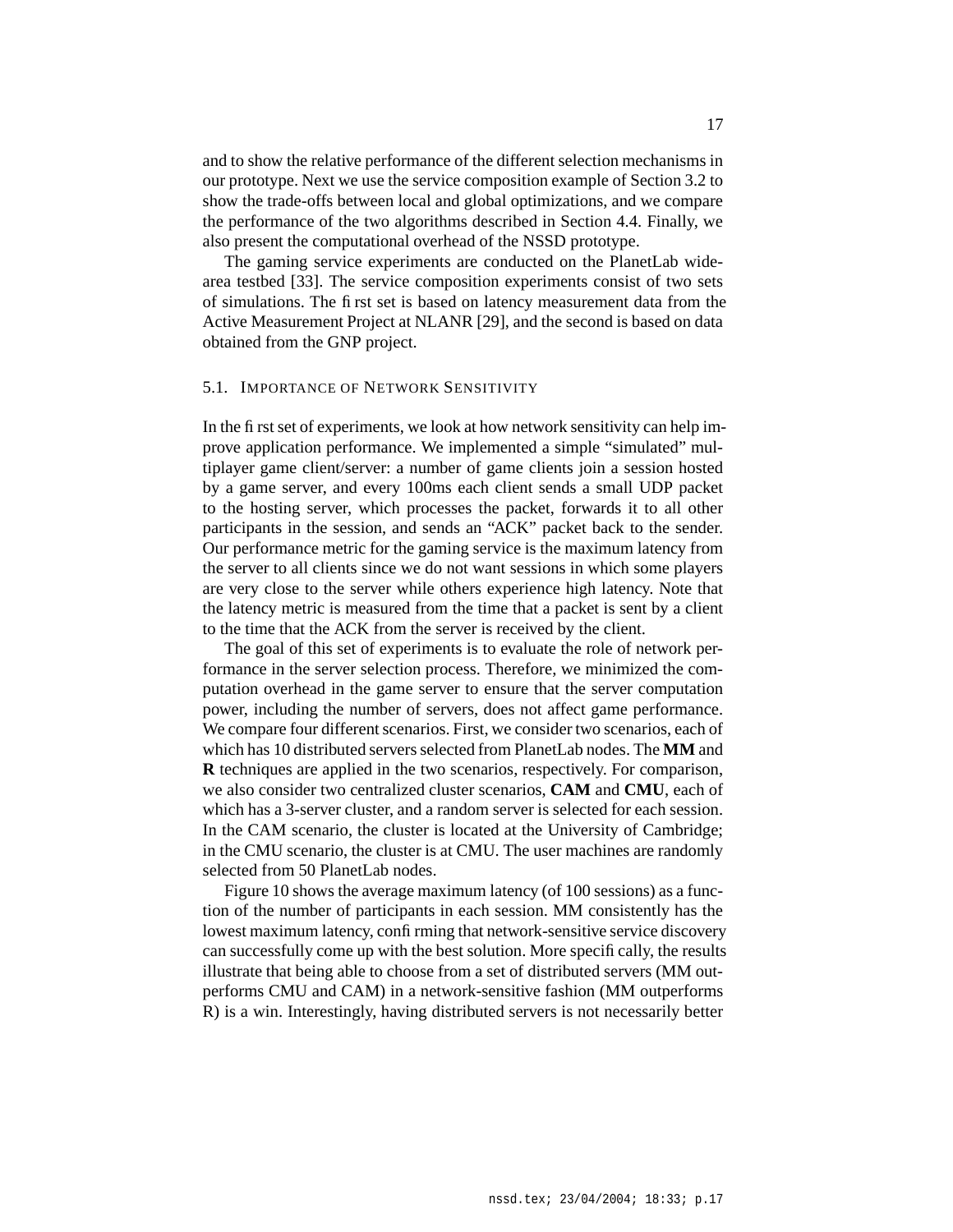

*Figure 10.* Central cluster vs. distributed servers in a multiplayer game application



*Figure 11.* Effect of per-packet processing: average maximum latency

than a centralized solution. In our case, a centrally-located cluster (CMU) outperforms a distributed network-"insensitive" solution (R).

#### 5.2. DIFFERENT SELECTION TECHNIQUES

While the focus of this paper is not on new selection techniques, we next show how NSSD can easily support different techniques. We use the simulated game applications to compare the effectiveness of different selection techniques in NSSD. We look at the techniques **MLR**, **MM**, **LC3MM**, **MLMM**, and **R** described in Section 4.3. (LC3MM has load constraint 3, which means that only servers serving no more than three sessions are eligible.) Ten nodes at 10 different sites are used as game servers, 50 other nodes are game clients, and there are four randomly selected participants in each session. There are on average 10 simultaneous sessions at any time, and the server load information in the DA's database is updated immediately, i.e., each server's load value is updated whenever it changes (we relax this in the next section). We ran measurements for different per-packet processing overhead, which we controlled by changing the number of iterations of a computationally expensive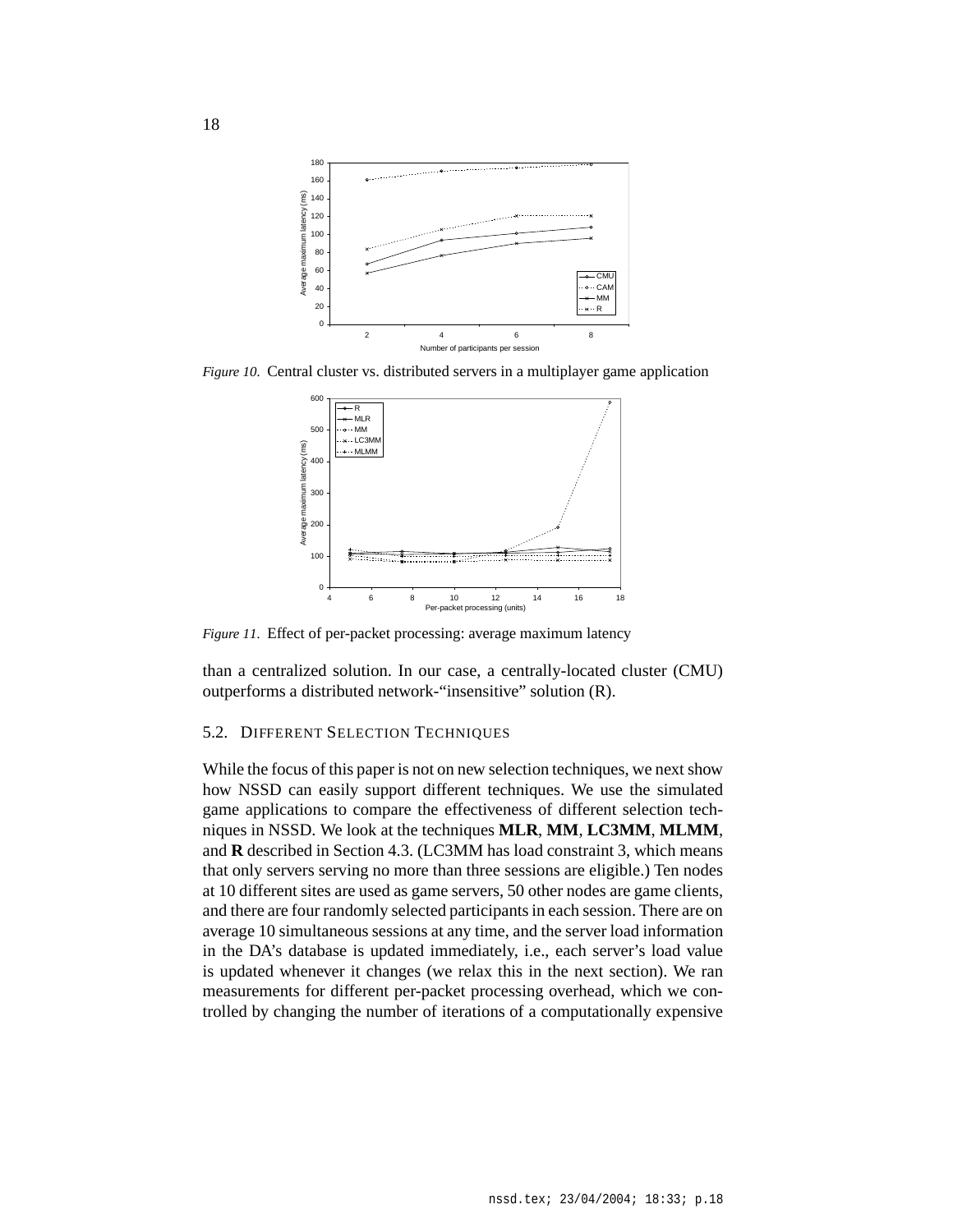

*Figure 12.* Effect of per-packet processing: average rank



*Figure 13.* Cumulative distribution under 15 units per-packet processing

loop. The unit of the processing overhead corresponds roughly to 1% of the CPU (when hosting a 4-participant session). For example, on a server that is hosting a single 4-participant session with 10 units of per-packet processing overhead, the CPU load is about 10%.

Figure 11 shows the average maximum latency (of 200 sessions) as a function of the per-packet processing cost. R and MLR have almost identical performance, which is expected since in this case MLR evenly distributes sessions based on the number of gaming sessions on each server. MM and LC3MM are also almost identical when the per-packet processing is low. However, the performance of MM degrades rapidly at higher loads, while LC3MM remains the best performer throughout this set of experiments.

Figure 12 shows the results from a different perspective: it shows the average "rank" of the five techniques, i.e., for each session, we rank the techniques from 1 to 5 (best to worst), and we then average over the 200 sessions. We see that although the rank of MM gets worse for higher loads, it is still better than R and MLR at the highest load, despite the fact that its average is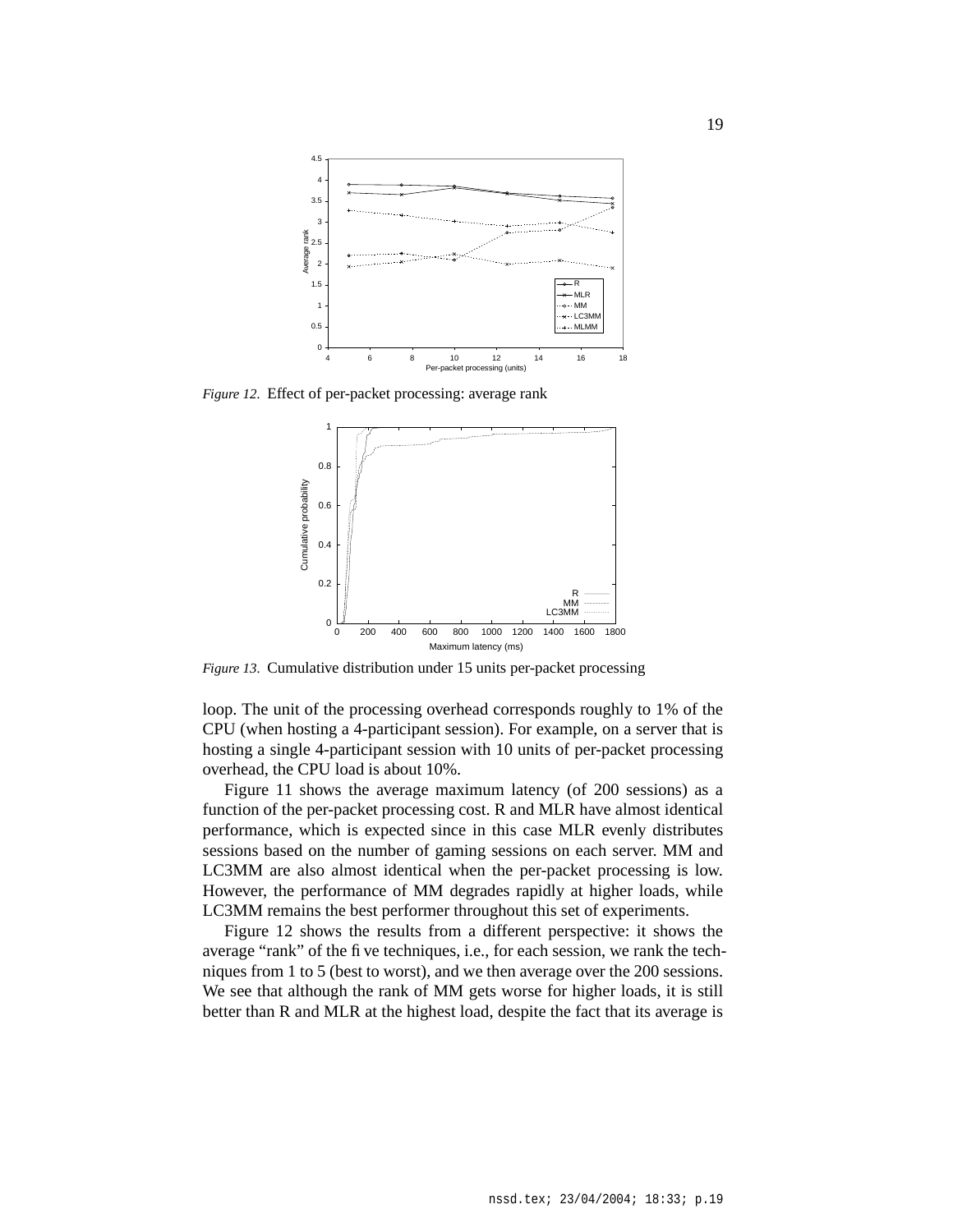

*Figure 14.* Effect of load update frequency: average maximum latency



*Figure 15.* Effect of load update frequency: average rank

much worse than those of R and MLR. The reason can be seen in Figure 13, which compares the cumulative distributions of the maximum latency of R, MM, and LC3MM for the case of 15 units per-packet processing. It shows that MM in fact makes many good selections, which helps its average rank. However, the 10% really bad choices (selecting overloaded servers) hurt the average maximum latency significantly. In contrast, LC3MM consistently makes good selections, which makes it the best performer both in terms of average maximum latency and rank.

#### 5.3. EFFECT OF LOAD UPDATE FREQUENCY

In the previous set of experiments, the server load information stored in the DA's database is always up-to-date, which is not feasible in practice. We now look at how the load update frequency affects the performance of the selection techniques. The experimental set up is the same as that in the previous section, except that we fix the per-packet processing to 15 units and vary the load update interval, which is defined as the number of system-wide "load changes"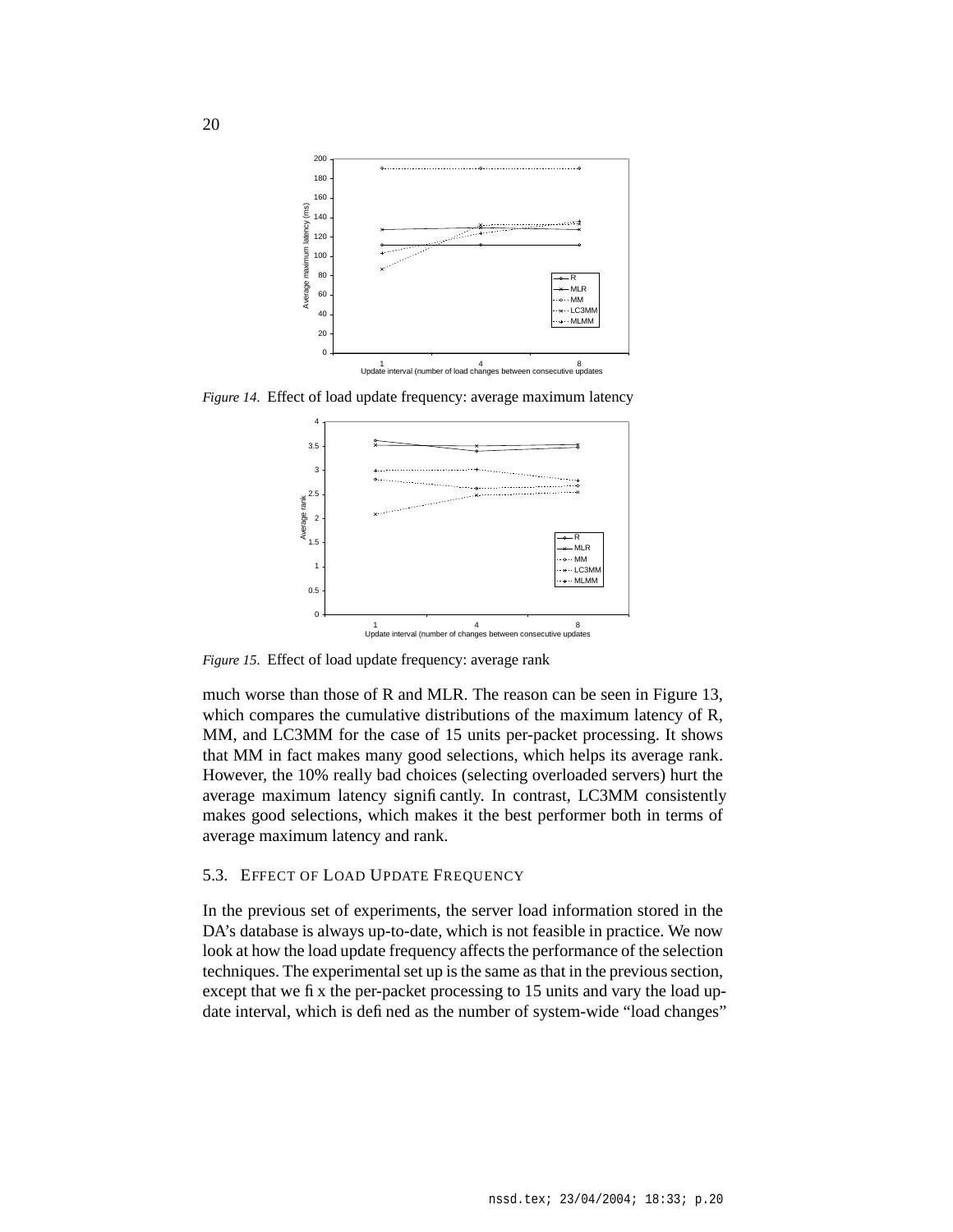between two consecutive updates of the load information on the DA. Note that load changes include both establishing a new session and terminating an old session. We experimented with three different update intervals: 1 (i.e., immediate updates, as in the previous set of experiments), 4, and 8. Since there are on average 10 simultaneous sessions at any time, an update interval of 8 means that when an update occurs, 40% of the active sessions have been replaced since the previous update.

Figure 14 shows the average maximum latency for the different techniques using different update intervals. Since R and MM are not affected by load, we show the data from the previous set of experiments for comparison. We see that as the update interval becomes longer, the performance of both LC3MM and MLMM degrades significantly since they make decisions based on stale load information. They are worse than R under longer update intervals. However, in Figure 15, LC3MM and MLMM consistently have a better average rank than R. The reason is that when the load update interval is long, LC3MM and MLMM occasionally make really bad choices, which greatly affect the average maximum latency.

## 5.4. LOCAL OPTIMIZATION VS. GLOBAL OPTIMIZATION

In this set of experiments, we use NSSD in the service composition scenario described in Section 3.2. As depicted in Figure 6, we need to find a video conferencing gateway (VGW), a handheld proxy (HHP), and a set of ESM proxies. We use the heuristic described in Section 3.2: first, we ask NSSD to select the best *n* VGWs using the pure-local algorithm with average latency local optimization metric (see Section 4.4). Similarly, we ask NSSD to select the best *m* HHPs. For each of the *nm* VGW/HHP combinations, we ask NSSD to find the optimal set of ESM proxies using the PMA technique (see Section 4.3). Finally, we evaluate the resulting *nm* global solutions using Function 1 and select the best one.

Since we are interested in the global optimality (as defined by Function 1) of the resulting service instances, we do not need to run the various components on actual machines. Therefore, our experiments are based on simulations using the latency measurement data from the NLANR Active Measurement Project [29]. The data consists of round trip time measurements from each of 130 monitors (mostly located in the U.S.) to all the other monitors. We process the data to generate a latency matrix for 103 sites, and then in the simulations we randomly select nodes from these sites to represent users and various components. Next, we present the results from three sets of experiments and compare them.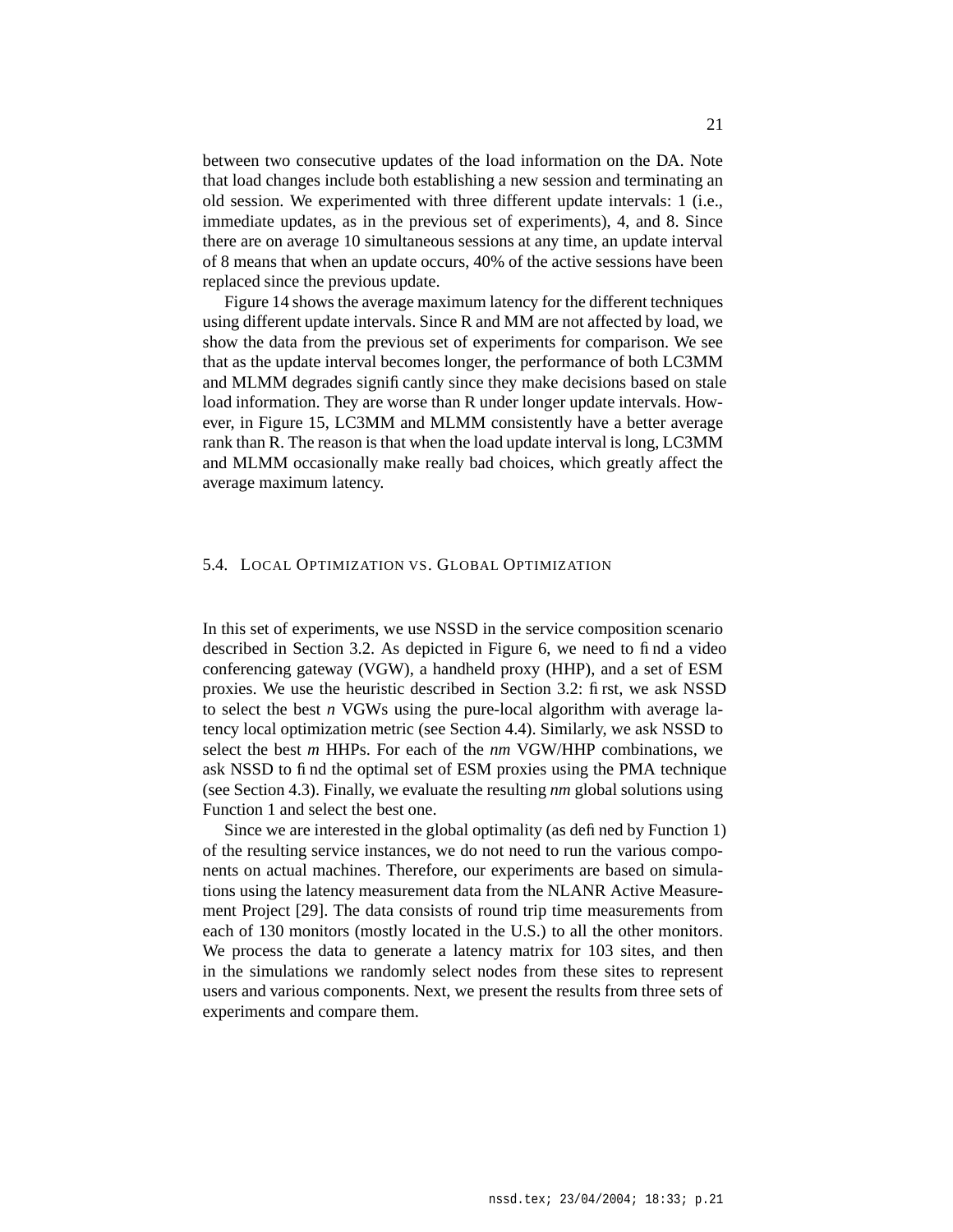

*Figure 16.* Relative global optimality for sessions in a typical weighted-5 configuration

#### 5.4.1. *Weighted-5*

In the weighted-5 set, we use weights 5.0, 2.0, and 1.0 for  $W_1$ ,  $W_2$ , and  $W_3$ , respectively. We select 40 random nodes as client nodes, 5 random nodes as VGWs, 5 as HHPs, and 5 as ESM proxies (these 4 sets are disjoint). We then generate 100 sessions by selecting 5 participants (2 vic/SDR, 1 handheld, and 2 NetMeeting) from the client nodes for each session. For each session, we vary the values of *n* and *m* (from 1 to 5) and compute the corresponding global solutions. This process (node selection/session generation/simulation) is repeated 20 times, resulting in 20 simulation configurations. The performance metric is "relative global optimality", which is defined as the value of Function 1 for a solution divided by the value for the globally optimal solution. For example, a solution with relative global optimality 1.25 is 25% worse than the globally optimal solution.

Let us first look at all 100 sessions in a typical simulation configuration. We experimented with four different settings for  $(n, m)$ :  $(1, 1)$ ,  $(2, 2)$ ,  $(3, 3)$ , and (4,4), and the results from a typical configuration are plotted in Figure 16. For each  $(n,m)$  setting, the sessions are sorted according to their relative global optimality (rank 1 to 100, i.e., best to worst). When  $(n,m)$  is  $(1,1)$ , we are able to find the globally optimal solution for 27 sessions, and the worst-case relative global optimality is 1.19. We can see that as we increase the size of the search space using the best-n-solutions feature of NSSD, we not only increase the chance of finding the globally optimal solution but also improve the worstcase performance. Therefore, the result demonstrates the effectiveness of our approximate approach.

Next, we want to look at the results for all sessions in all 20 simulation configurations using all  $(n, m)$  settings. The average relative global optimality result is shown in Figure 17. Each data point is the average of 20 configurations, each of which is the average of 100 sessions. We decided to present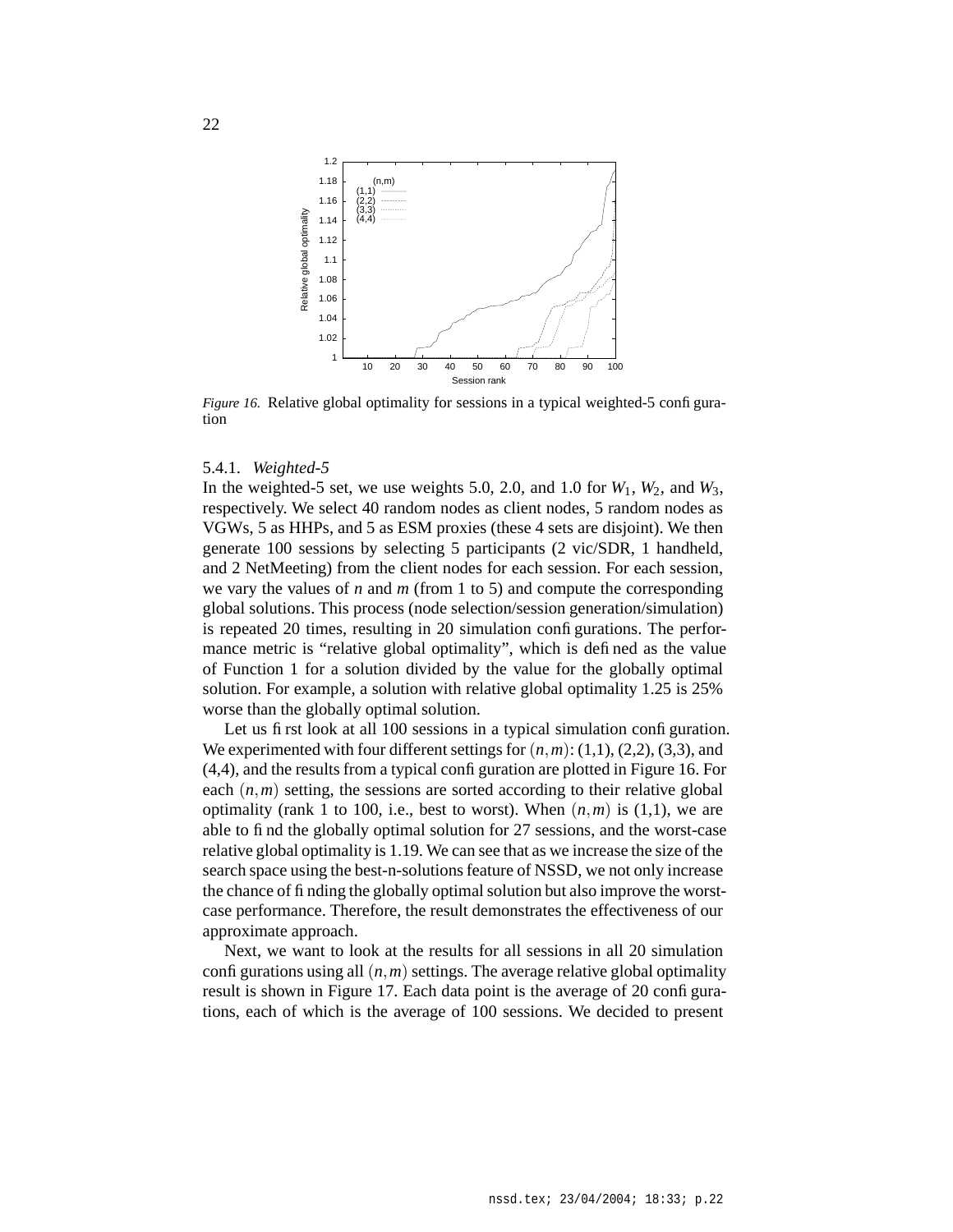

*Figure 17.* Relative global optimality for weighted-5

the average (mean) relative global optimality for each  $(n, m)$  setting instead of the median value because (as we can see in Figure 16) the median value often can not show the difference in the performance of different settings. When  $(n,m)$  is (1,1), the resulting solution is on average 13.7% worse than the globally optimal solution. When we use  $(2,2)$  for  $(n,m)$ , we are performing an exhaustive search in 16% of the complete search space, and the resulting solution is 5.3% worse than the globally optimal solution.

### 5.4.2. *Weighted-25*

The weighted-25 setup is the same as weighted-5 above except that we use 25 VGWs, 25 HHPs, and 25 ESM proxies for this set. Figure 18 shows the average relative global optimality for this set of experiments. When we set  $(n,m)$  to  $(1,1)$  and  $(10,10)$ , the average relative global optimality of the resulting solution is 1.279 and 1.035, respectively (i.e., 27.9% and 3.5% worse than the globally optimal solution).

#### 5.4.3. *Unweighted-25*

The unweighted-25 set is the same as weighted-25 above except that the weights  $W_1$ ,  $W_2$ , and  $W_3$  in the global optimization function (Function 1) are all set to 1.0. The average relative global optimality result is shown in Figure 19. When we set  $(n,m)$  to  $(1,1)$  and  $(10,10)$ , the resulting solution is on average 5.9% and 0.1% worse than the globally optimal solution, respectively.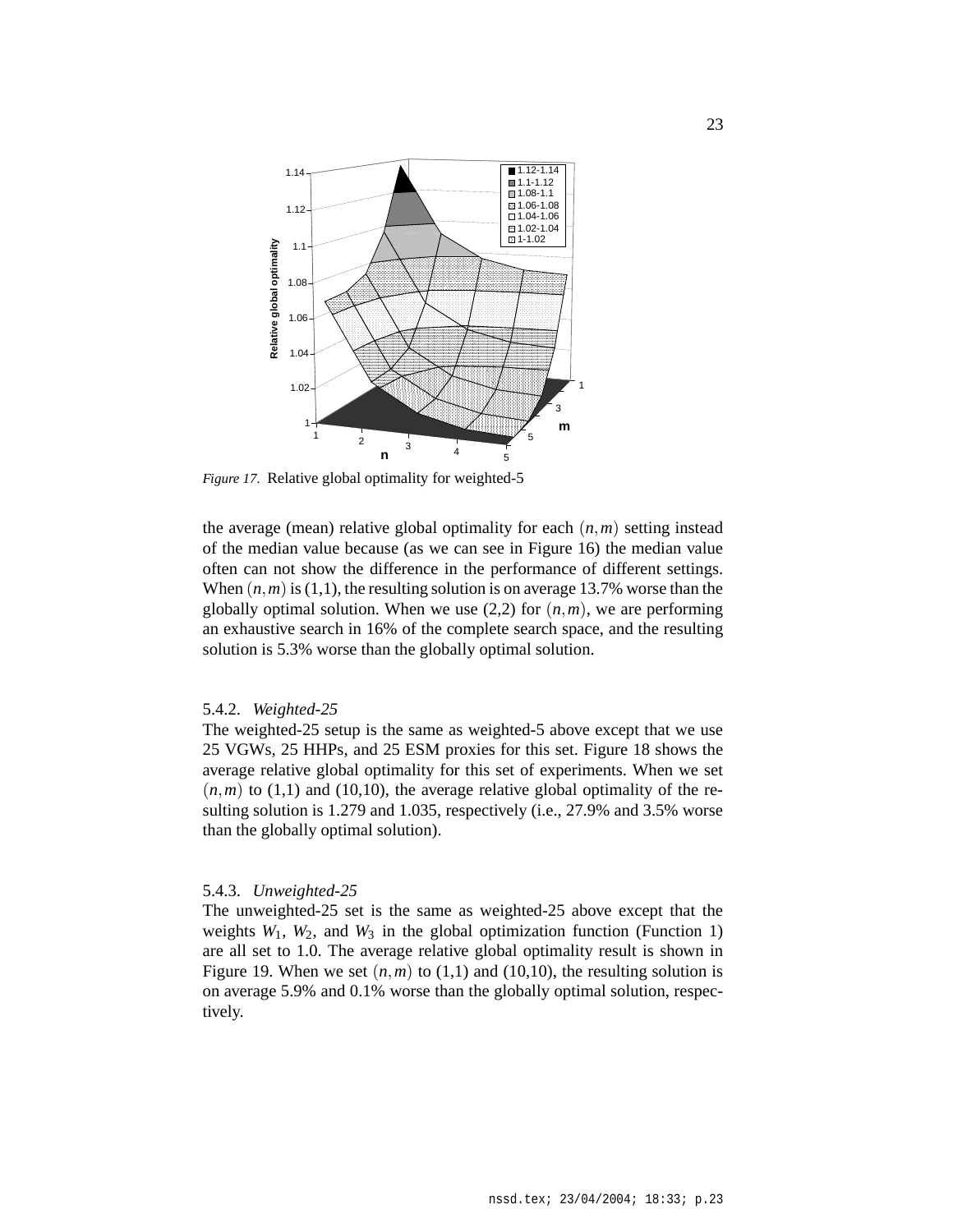

*Figure 18.* Relative global optimality for weighted-25



*Figure 19.* Relative global optimality for unweighted-25

## 5.4.4. *Comparison*

A comparison between weighted-5 and weighted-25 illustrates a few points. First, although using the combination of locally optimal solutions can greatly reduce the cost of solving the selection problem, it can lead to bad solutions (in terms of global optimality). Second, using the best-n-solutions feature of NSSD is effective, as we can significantly improve the global optimality of the resulting solution by searching in a relatively small space. Third, the performance at (1,1) seems to degrade as the complete search space becomes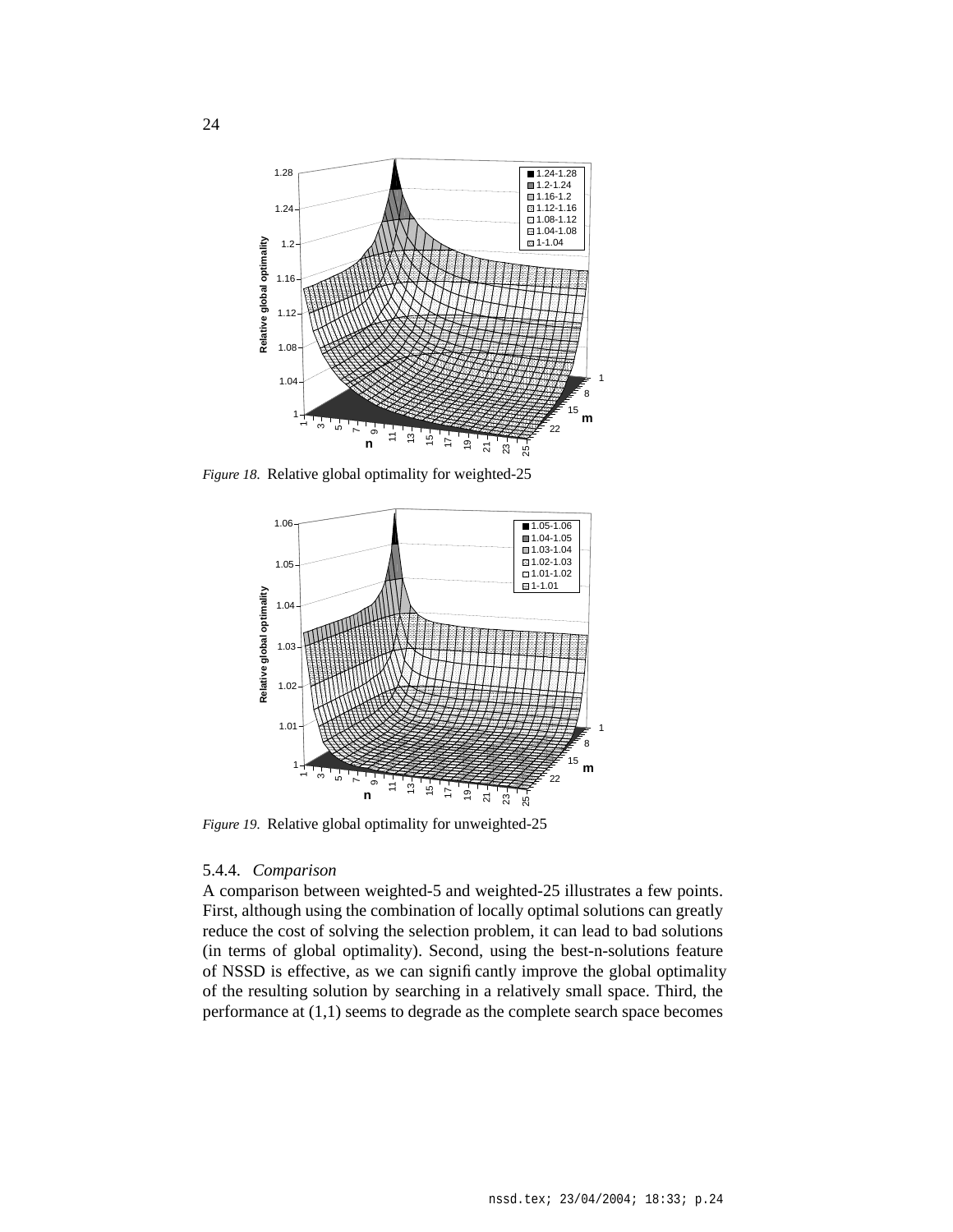larger (1.137 in weighted-5 and 1.279 in weighted-25). On the other hand, the effectiveness of the best-n-solutions approach seems to increase with the size of the complete search space, e.g., when searching only 16% of the complete search space (i.e., when we set  $(n,m)$  to  $(2,2)$  and  $(10,10)$  in weighted-5 and weighted-25, respectively), the improvement in weighted-25 is greater than in weighted-5 (27.9%→3.5% vs. 13.7%→5.3%).

When comparing weighted-25 with unweighted-25, we see that in unweighted-25, the performance at (1,1) is much better than that in weighted-25 (1.059 vs. 1.279), and increasing *n* and *m* improves the global optimality much faster than it does in weighted-25, e.g.,  $5.9\% \rightarrow 1.0\%$  vs.  $27.9\% \rightarrow 12.6\%$  when  $(n,m)$  is (4,4). The reason for the significant difference between the weighted and the unweighted configurations is that, in this video conferencing service composition example, the unweighted global optimization function is actually quite close to the sum of the local optimization metrics used to select the individual services. As a result, a "locally good" candidate is very likely to also be "globally good". On the other hand, in the weighted configuration, the global optimality of a solution is less dependent on the local optimality of each component, and therefore, we need to expand the search space more to find good global solutions.

## 5.5. ALGORITHMS FOR BEST-N-SOLUTIONS

So far we have used the pure-local algorithm for selecting the best *n* local candidates. In this section, we compare the pure-local algorithm with the cluster-*f* algorithm (see Section 4.4). The simulations are based on a data set obtained from the GNP project, and the data set includes the coordinates of 869 Internet nodes. In each simulation, we randomly select 200 nodes as VGWs, 200 as HHPs, and 200 as ESMPs, and the remaining setup is the same as that in the previous section. Therefore, using the previous definition, this set of simulations is called "weighted-200". We experimented with two values for the clustering factor  $f: 3$  and 10. Therefore, we will present results for three algorithms: pure-local, clustering-3, and clustering-10.

First, we look at the performance of pure-local in this weighted-200 scenario. When  $(n,m)$  is  $(1,1)$  (i.e., using the combination of locally optimal solutions), on average the solution computed by pure-local is 47.3% worse than then globally optimal solution. When searching 16% of the complete search space (i.e.,  $(n,m)$  is (80,80)) using the candidates returned by the bestn-solutions functionality, the resulting solution is on average 3.6% worse than the globally optimal one. Comparing this result  $(47.3\% \rightarrow 3.6\%)$  with the results from the weighted-5 (13.7% $\rightarrow$ 5.3%) and weighted-25 (27.9% $\rightarrow$ 3.5%) scenarios, we can confirm the trend we observed in the previous section that the effectiveness of the best-n-solutions approach increases with the size of the complete search space.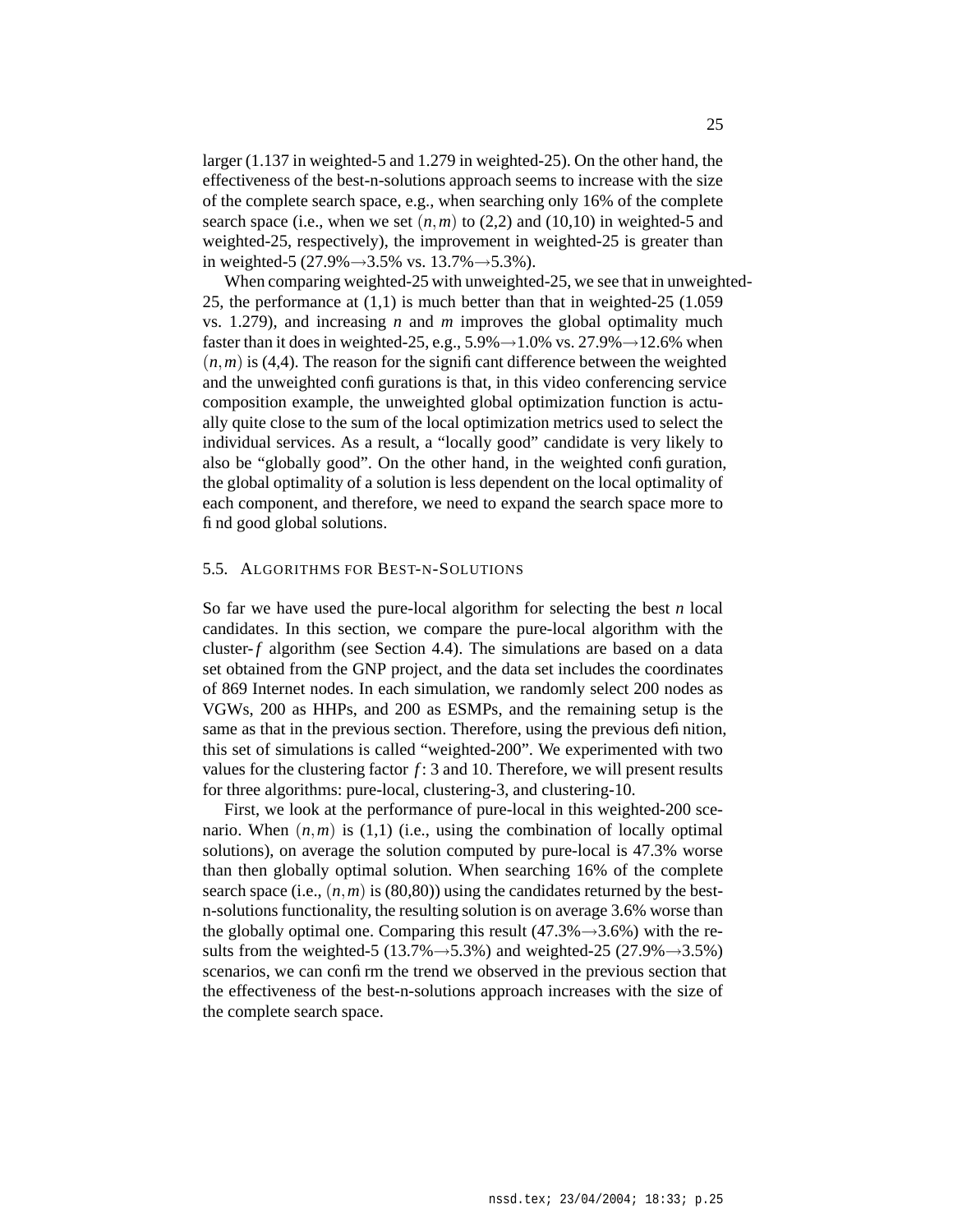

*Figure 20.* Difference in global optimality between pure-local and clustering-3

Now we compare the results between different algorithms. Figure 20 shows the difference between the clustering-3 algorithm and the pure-local algorithm. Each point  $(n, m)$  in the graph is computed by subtracting the relative global optimality (at  $(n, m)$ ) of the clustering-3 algorithm from that of the pure-local algorithm. Therefore, for example, if the relative global optimality of pure-local and clustering-3 are 1.16 and 1.10, respectively, then the difference is 0.06. The maximum and minimum values in the graph are 0.0835 and -0.0015, respectively. The result shows that using clustering-3 further improves the global optimality of the best-n-solutions approach with the simple pure-local algorithm. Most of the improvements are in the areas of  $(2 \leq$  $n \leq 32$ ) and  $(4 \leq m \leq 48)$ . This is expected since clustering-3 divides the candidates into 67 clusters, so when *n* or *m* is higher than 67, the solutions generated by the two algorithms become more and more similar.

Similarly, Figure 21 shows the difference between clustering-10 and purelocal. The maximum and minimum values in the graph are 0.1184 and - 0.0016, respectively. The result shows that the difference between clustering-10 and pure-local is even higher than that between clustering-3 and purelocal, and most of the improvements are in the areas of  $(2 \le n \le 16)$  and  $(2 \le m \le 32)$ . Again, this is because when *n* or *m* is higher than the number of clusters (20 for clustering-10), the algorithms become more and more similar.

From Figures 20 and 21, we see that the location of the area resulting in the most improvement is directly related to the number of clusters in the algorithm used. Therefore, we can extrapolate that as we increase the clustering factor *f* (i.e., decrease the number of clusters in the algorithm), the area of the most improvement will move closer and closer to  $(1,1)$ . In other words, a higher clustering factor will result in more significant performance improvement for the requests asking for a smaller number of candidates.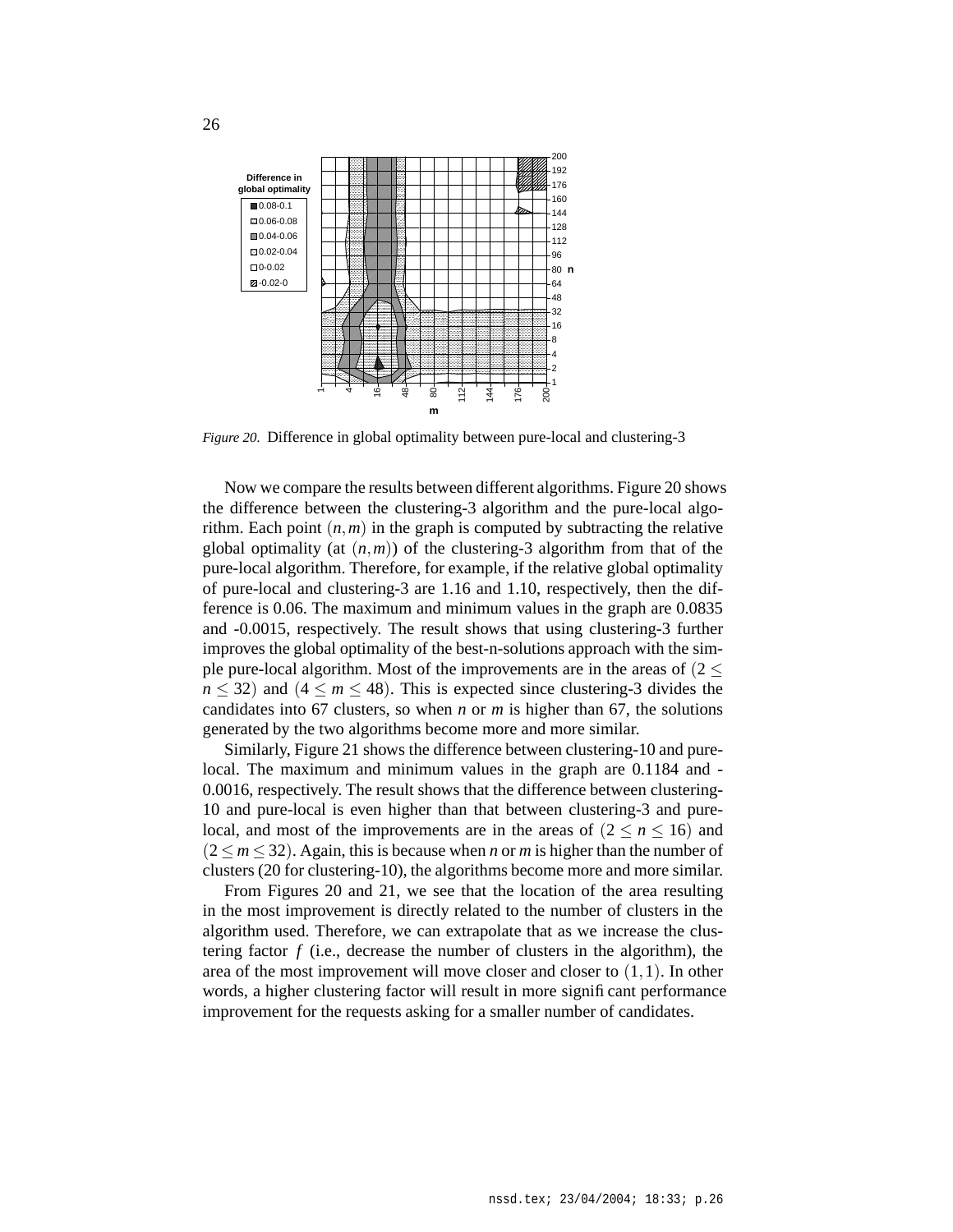

*Figure 21.* Difference in global optimality between pure-local and clustering-10



*Figure 22.* Distributions of relative global optimality

In addition, in both graphs we see that the "improvement band" at the lower *m* values is both wider and higher than that at the lower *n* values. This is because the local optimization metric for selecting the HHP is simply the latency to a single target, the handheld user. Therefore, it is an "easier" optimization problem than the selection of the VGW, which needs to consider the latencies to two targets. As a result, the clustering-*f* algorithms can improve the global optimality of the HHP selection better than that of the VGW selection.

Finally, we compare the three algorithms by computing the distributions of the relative global optimality of all sessions. Figure 22 is a summary of the distributions for 3 different  $(n,m)$  combinations. It shows the mean and median of each distribution, along with its 95th-percentile and 5th-percentile values. Both clustering-*f* algorithms have better mean, median, and 95-% values than those of pure-local. Between the clustering-*f* algorithms, when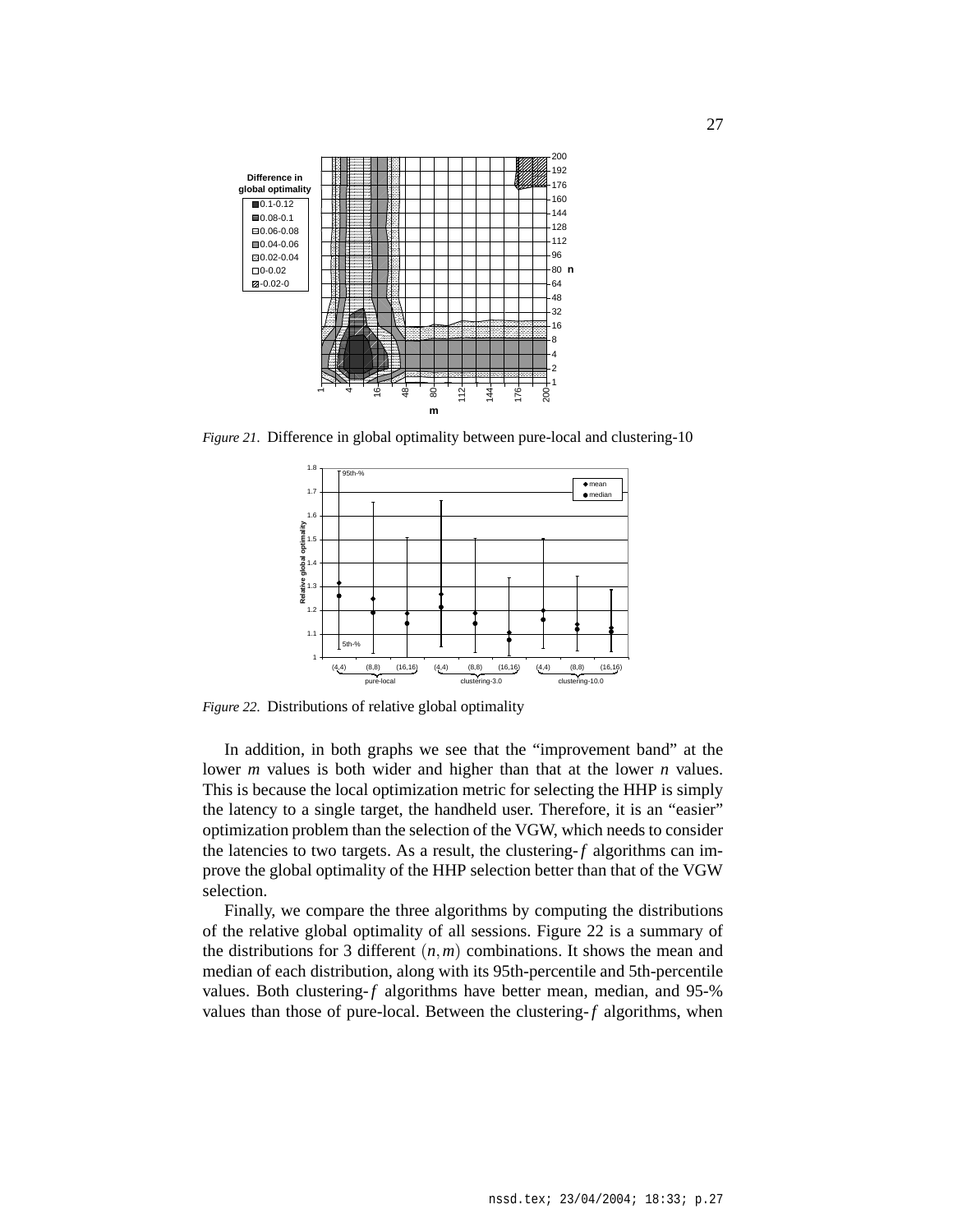*n* and *m* are low, clustering-10 is clearly better than clustering-3. However, when  $(n,m)$  is (16,16), from Figure 20 and Figure 21 we know that the effectiveness of clustering-10 has begun to decrease, while clustering-3 is at its peak effectiveness. Therefore, we see that clustering-3 has better mean and median values than those of clustering-10. Interestingly, however, clustering-10 still has a better 95-% value. In other words, clustering-10 is much better at improving the global optimality of the worst cases. This is because clustering-10 divides the candidates into fewer clusters (20 compared with 67), and therefore we need a lower *n* or *m* to get to candidates that are worse in terms of the local optimization metric.

From this result, we can again extrapolate that using a higher clustering factor will improve the mean/median optimality at lower  $(n,m)$  (e.g., lower than (8,8)), and at higher (*n*,*m*) (e.g., higher than (8,8)) although the mean/median may become slightly worse than that resulting from a lower clustering factor, a higher clustering factor is likely to improve the optimality of the worst cases.

#### 5.6. NSSD OVERHEAD

We used the ESM scenario of Figure 2 to evaluate the overhead of the NSSD implementation. We register 12 ESM proxies (and 24 other services) with NSSD. Each query asks NSSD to select three ESM proxies for four random participants while minimizing the average latency between each participant and its assigned ESM proxy. The queries are generated using a Perl script and sent (through a FIFO) to another process that uses the SLP API to send the queries to the service directory. The replies flow in the reverse direction back to the Perl script. All the processes are running on a single desktop machine (CPU: Pentium III 933MHz).

We measure the total time of generating and processing 4000 back-toback queries, and the average (over 10 runs) is 5.57 seconds (with standard deviation 0.032), which shows that in this set up NSSD can process roughly 718 queries per second. We believe this is a reasonable number given the complexity of selecting the ESM proxies and the fact that the time also includes the overhead of query generation and IPC.

## **6. Related Work**

There have been many proposals for service discovery infrastructures. For example, Service Location Protocol [20], Service Discovery Service [7], and Java-based Jini [24]. A distributed hashing-based content discovery system such as [14] can also provide service discovery functionality. These general service discovery infrastructures only support service lookup based on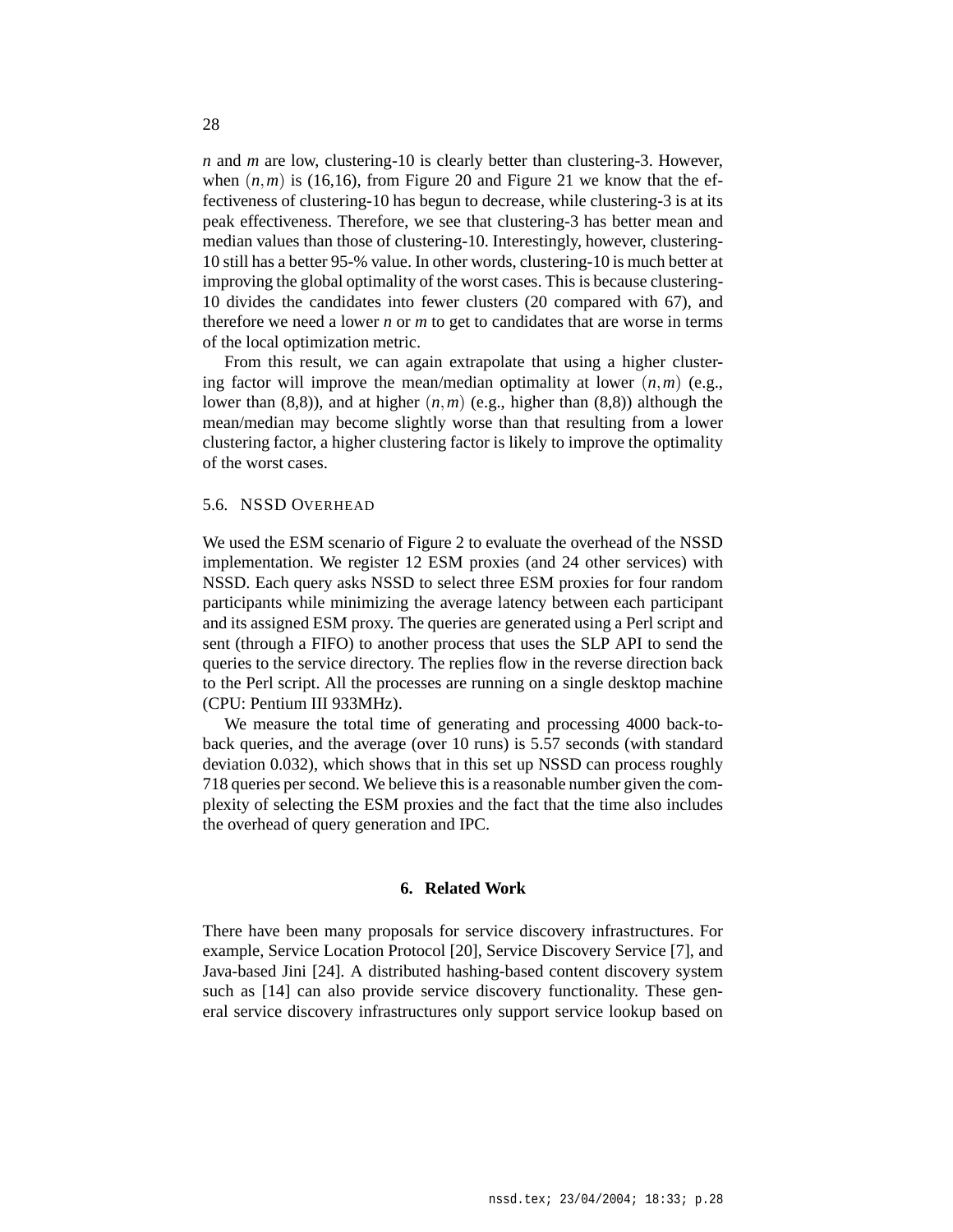functional properties, not network properties. Naming-based approaches for routing client requests to appropriate servers can also provide service discovery functionality. Application-layer anycasting [43] performs server selection during anycast domain name resolution. In TRIAD [17], requests are routed according to the desired content and routing metrics. The Intentional Naming System [2] resolves intentional names, which are based on attribute-value pairs, and routes requests accordingly. Active Names [40] allows clients and service providers to customize how resolvers perform name resolution. NSSD can potentially be built on top of the service discovery and server selection mechanisms in these approaches.

An important part of NSSD is the network measurement infrastructure, which provides estimates of network properties such as latency between hosts. A number of research efforts focus on such an infrastructure. For example, in IDMaps [13], the distance between two hosts is estimated as the distance from the hosts to their nearest "tracers" plus the distance between the tracers. GNP [28] uses a coordinates-based approach. Remos [18] defines and implements an API for providing network information to network-aware applications.

Many network-sensitive server selection techniques have been studied before. For example, in [4] a number of probing techniques are proposed for dynamic server selection. Client clustering using BGP routing information [25] or passive monitoring [3] has been applied to server selection. Similarly, distributed binning [34] can be used to identify nodes with similar network properties. In SPAND [36], server selection is based on passive monitoring of application traffic. The effectiveness of DNS-based server selection is studied in [37]. Network-layer anycast [32] handles network-sensitive selection at the routing layer. The Smart Client architecture [42] uses a service-specific applet to perform server selection for a user (primarily for load-balancing and faulttransparency). The performance of various selection techniques is evaluated in [21] and [9]. These studies provide new ways of collecting and using network information for server selection and are complementary to our work. Some other efforts address the problem of request distribution in a server cluster, for example, [12] and [31]. They are also complementary to NSSD since all nodes within the same cluster have similar network properties.

In the context of computational Grids, researchers have also been working on the resource/service discovery and selection problems. The Metacomputing Directory Service (MDS) [11, 6] implements the Grid information service architecture [6] that defines data models, mechanisms, and protocols for Grid applications to access both resource characteristics and network performance information. A resource selection framework is proposed to provide user-side resource selection functionality using information provided by MDS [26]. Another hierarchical service discovery framework [41] extends SDS by incorporating user preference feedback into service selection. The Remos net-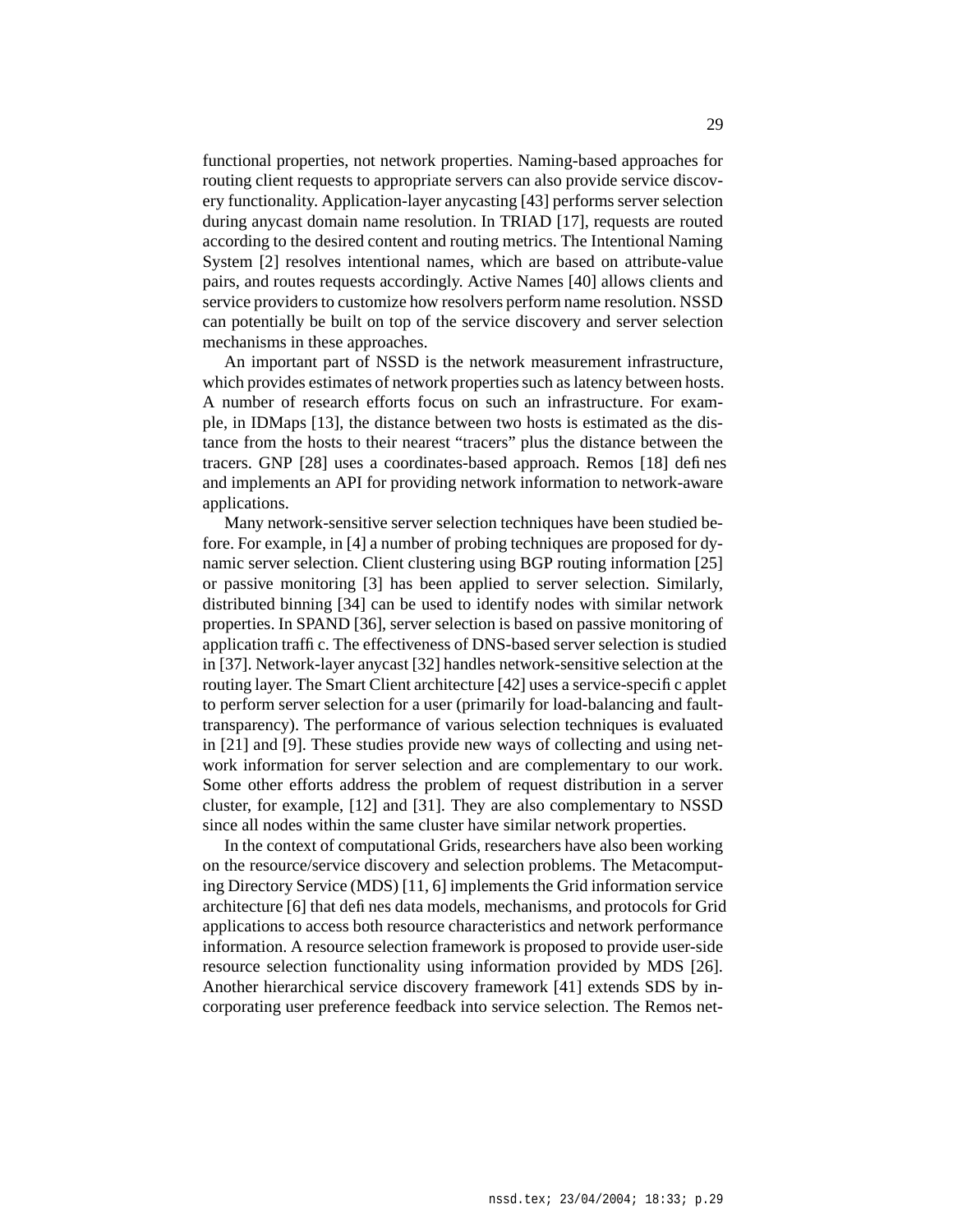work monitoring/measurement infrastructure can be used by applications to perform network-sensitive service selection in a Grid environment [18]. In fact, these previous efforts provide the building blocks for realizing networksensitive service discovery in a Grid environment: in the Grid information service architecture, the NSSD functionalities can be built into a specialized *aggregate directory service* that extracts and combines information from both "service information providers" (e.g., a traditional service directory) and "monitoring information providers" (e.g., Remos). Through the NSSD API, this directory can provide useful information for service composition and adaptive applications in a computational Grid.

# **7. Conclusion**

For many applications, the ability to find a server (or a set of servers) that satisfies a set of functional and network properties is very valuable. In this paper, we have proposed an integrated solution: network-sensitive service discovery (NSSD). NSSD allows users to benefit from network-sensitive selection without having to implement their own selection techniques, and it does not require providers to expose all their server information to users. The local optimization techniques supported by NSSD can be used in common cases involving the selection of individual servers, and the best-n-solutions feature provides additional information that allows users to perform user-specific global optimizations.

In our evaluation, we show that our prototype implementation of NSSD has reasonably good query processing performance. Experimental results for game server selection show that by using the local optimization functionality provided by NSSD, the simulated multiplayer game can get significant performance improvements. Simulation results for service composition demonstrate that NSSD also provides the flexibility for users to approximate the performance of global optimizations using results from local optimizations. By using the best-n-solutions feature, a user can perform global optimizations in a small search space and greatly improve the performance of the resulting solution.

#### **Acknowledgements**

This work was supported in part by the Defense Advanced Research Project Agency and monitored by AFRL/IFGA, Rome NY 13441-4505, under contract F30602-99-1-0518. Additional support was provided by Intel. We thank the organizations hosting the PlanetLab testbed for their support. We also thank the National Laboratory for Applied Network Research for providing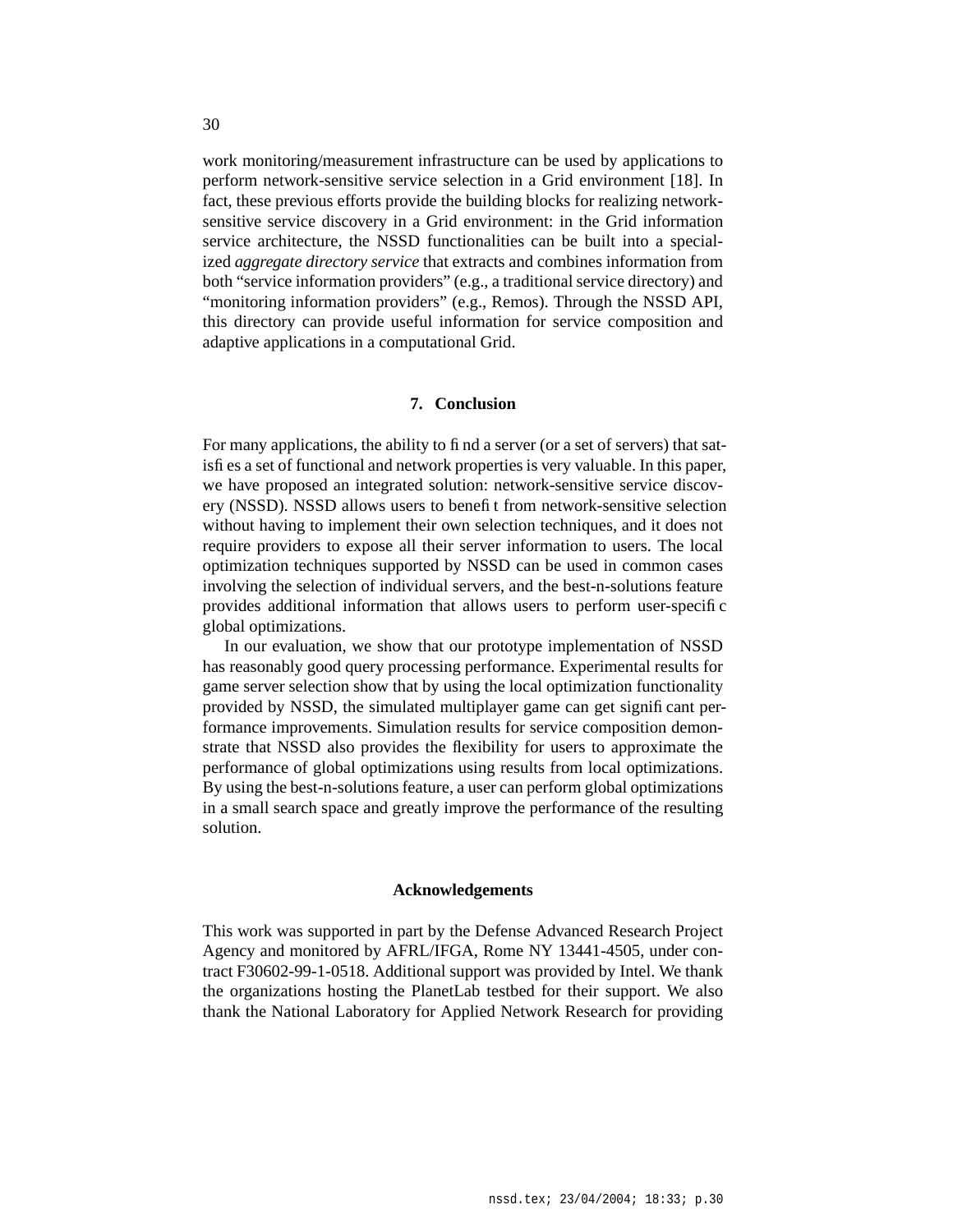the latency measurement data, which was sponsored by National Science Foundation Cooperative Agreement No. ANI-9807479. We would like to thank Tze Sing Eugene Ng for his help on GNP related issues, his implementation of a heuristic search algorithm, and his comments on earlier drafts of this paper.

#### **References**

- 1. 'Active Network Backbone (ABone)'. http://www.isi.edu/abone/.
- 2. Adjie-Winoto, W., E. Schwartz, H. Balakrishnan, and J. Lilley: 1999, 'The design and implementation of an intentional naming system'. In: *Proceedings of ACM SOSP '99*.
- 3. Andrews, M., B. Shepherd, A. Srinivasan, P. Winkler, and F. Zane: 2002, 'Clustering and Server Selection using Passive Monitoring'. In: *Proc. IEEE INFOCOM 2002*.
- 4. Carter, R. and M. Crovella: 1997, 'Server Selection Using Dynamic Path Characterization in Wide-Area Networks'. In: *Proceedings of IEEE INFOCOM '97*.
- 5. Chu, Y., S. Rao, and H. Zhang: 2000, 'A Case for End System Multicast'. In: *Proceedings of ACM Sigmetrics*.
- 6. Czajkowski, K., S. Fitzgerald, I. Foster, and C. Kesselman: 2001, 'Grid Information Services for Distributed Resource Sharing'. In: *Proceedings of the Tenth IEEE International Symposium on High-Performance Distributed Computing (HPDC-10)*.
- 7. Czerwinski, S. E., B. Y. Zhao, T. Hodes, A. D. Joseph, and R. Katz: 1999, 'An Architecture for a Secure Service Discovery Service'. *MobiCOM '99*.
- 8. Daskin, M. S.: 1995, *Network and Discrete Location: Models, Algorithms, and Applications*. John Wiley & Sons, Inc.
- 9. Dykes, S. G., C. L. Jeffery, and K. A. Robbins: 2000, 'An Empirical Evaluation of Clientside Server Selection Algorithms'. In: *Proc. of IEEE INFOCOM 2000*.
- 10. 'The Emulab testbed'. http://www.emulab.net.
- 11. Fitzgerald, S., I. Foster, C. Kesselman, G. von Laszewski, W. Smith, and S. Tuecke: 1997, 'A Directory Service for Configuring High-Performance Distributed Computations'. In: *Proc. 6th IEEE Symposium on High-Performance Distributed Computing*.
- 12. Fox, A., S. Gribble, Y. Chawathe, and E. A. Brewer: 1997, 'Cluster-Based Scalable Network Services'. In: *Proceedings of ACM SOSP '97*.
- 13. Francis, P., S. Jamin, C. Jin, Y. Jin, D. Raz, Y. Shavitt, and L. Zhang: 2001, 'IDMaps: A Global Internet Host Distance Estimation Service'. *IEEE/ACM Trans. on Networking* **9**(5), 525–540.
- 14. Gao, J. and P. Steenkiste: 2002, 'Rendezvous Points-Based Scalable Content Discovery with Load Balancing'. In: *Proceedings of NGC 2002*.
- 15. 'Google'. http://www.google.com/.
- 16. Gribble, S. D., M. Welsh, R. von Behren, E. A. Brewer, D. Culler, N. Borisov, S. Czerwinski, R. Gummadi, J. Hill, A. Joseph, R. Katz, Z. Mao, S. Ross, and B. Zhao: 2001, 'The Ninja Architecture for Robust Internet-Scale Systems and Services'. *IEEE Computer Networks, Special Issue on Pervasive Computing* **35**(4).
- 17. Gritter, M. and D. R. Cheriton: 2001, 'An Architecture for Content Routing Support in the Internet'. In: *Proceedings of USITS 2001*.
- 18. Gross, T., B. Lowekamp, R. Karrer, N. Miller, and P. Steenkiste: 2003, 'Design, Implementation, and Evaluation of the Remos Network Monitoring System'. *Journal of Grid Computing* **1**(1).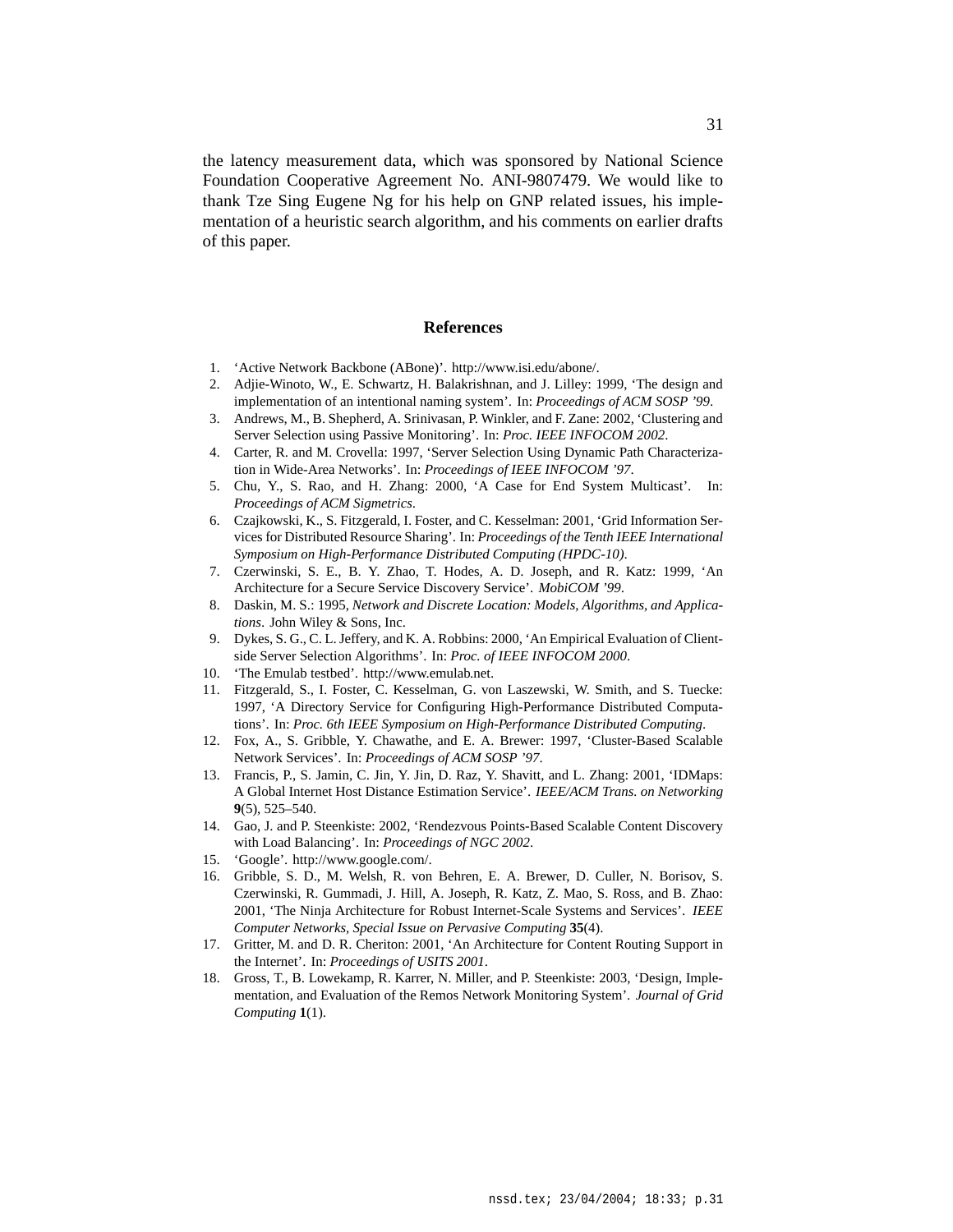- 19. Guttman, E., C. Perkins, and J. Kempf: 1999a, 'Service Templates and Service: Schemes'. RFC 2609.
- 20. Guttman, E., C. Perkins, J. Veizades, and M. Day: 1999b, 'Service Location Protocol, Version 2'. RFC 2608.
- 21. Guyton, J. and M. Schwartz: 1995, 'Locating Nearby Copies of Replicated Internet Servers'. In: *Proceedings of ACM SIGCOMM '95*.
- 22. Howes, T.: 1997, 'The String Representation of LDAP Search Filters'. RFC 2254.
- 23. Huang, A.-C. and P. Steenkiste: 2003, 'Distributed Load-Sensitive Routing for Computationally-Constrained Flows'. In: *Proceedings of ICC 2003*.
- 24. 'Jini[tm] Network Technology'. http://wwws.sun.com/software/jini/.
- 25. Krishnamurthy, B. and J. Wang: 2000, 'On Network-Aware Clustering of Web Clients'. In: *Proceedings of ACM SIGCOMM 2000*.
- 26. Liu, C., L. Yang, I. Foster, and D. Angulo: 2002, 'Design and Evaluation of a Resource Selection Framework for Grid Applications'. In: *Proceedings of IEEE International Symposium on High Performance Distributed Computing (HPDC-11)*.
- 27. Mao, Z. M. and R. H. Katz: 2000, 'Achieving Service Portability in ICEBERG'. *IEEE GlobeCom 2000, Workshop on Service Portability (SerP-2000)*.
- 28. Ng, T. S. E. and H. Zhang: 2002, 'Predicting Internet Network Distance with Coordinates-Based Approaches'. In: *Proceedings of IEEE INFOCOM 2002*.
- 29. 'Active Measurement Project (AMP), National Laboratory for Applied Network Research'. http://watt.nlanr.net/.
- 30. 'OpenSLP Home Page'. http://www.openslp.org/.
- 31. Pai, V., M. Aron, G. Banga, M. Svendsen, P. Druschel, W. Zwaenepoel, and E. Nahum: 1998, 'Locality-aware Request Distribution in Cluster-based Network Servers'. In: *Proceedings of ASPLOS-VIII*.
- 32. Partridge, C., T. Mendez, and W. Milliken: 1993, 'Host Anycasting Service'. RFC 1546.
- 33. 'PlanetLab Home Page'. http://www.planet-lab.org/.
- 34. Ratnasamy, S., M. Handley, R. Karp, and S. Shenker: 2002, 'Topologically-Aware Overlay Construction and Server Selection'. In: *Proceedings of IEEE INFOCOM 2002*.
- 35. Reiher, P., R. Guy, M. Yarvis, and A. Rudenko: 2000, 'Automated Planning for Open Architectures'. In: *Proceedings for OPENARCH 2000 – Short Paper Session*. pp. 17–20.
- 36. Seshan, S., M. Stemm, and R. H. Katz: 1997, 'SPAND: Shared Passive Network Performance Discovery'. In: *Proceedings of USITS '97*.
- 37. Shaikh, A., R. Tewari, and M. Agrawal: 2001, 'On the Effectiveness of DNS-based Server Selection'. In: *Proc. of IEEE INFOCOM 2001*.
- 38. Steenkiste, P., P. Chandra, J. Gao, and U. Shah: 2002, 'An Active Networking Approach to Service Customization'. In: *Proceedings of DARPA Active Networks Conference and Exposition (DANCE'02)*. pp. 305–318.
- 39. Stoica, I., R. Morris, D. Karger, M. F. Kaashoek, and H. Balakrishnan: 2001, 'Chord: A Scalable Peer-to-peer Lookup Service for Internet Applications'. In: *Proceedings of ACM SIGCOMM 2001*.
- 40. Vahdat, A., M. Dahlin, T. Anderson, and A. Aggarwal: 1999, 'Active Names: Flexible Location and Transport of Wide-Area Resources'. In: *Proceedings of USITS '99*.
- 41. Xu, D., K. Nahrstedt, and D. Wichadakul: 2001, 'QoS-Aware Discovery of Wide-Area Distributed Services'. In: *Proceedings of IEEE/ACM Int'l Symposium on Cluster Computing and the Grid (CCGrid 2001)*.
- 42. Yoshikawa, C., B. Chun, P. Eastham, A. Vahdat, T. Anderson, and D. Culler: 1997, 'Using Smart Clients to Build Scalable Services'. In: *Proceedings of USENIX 1997 Annual Technical Conference*.

32